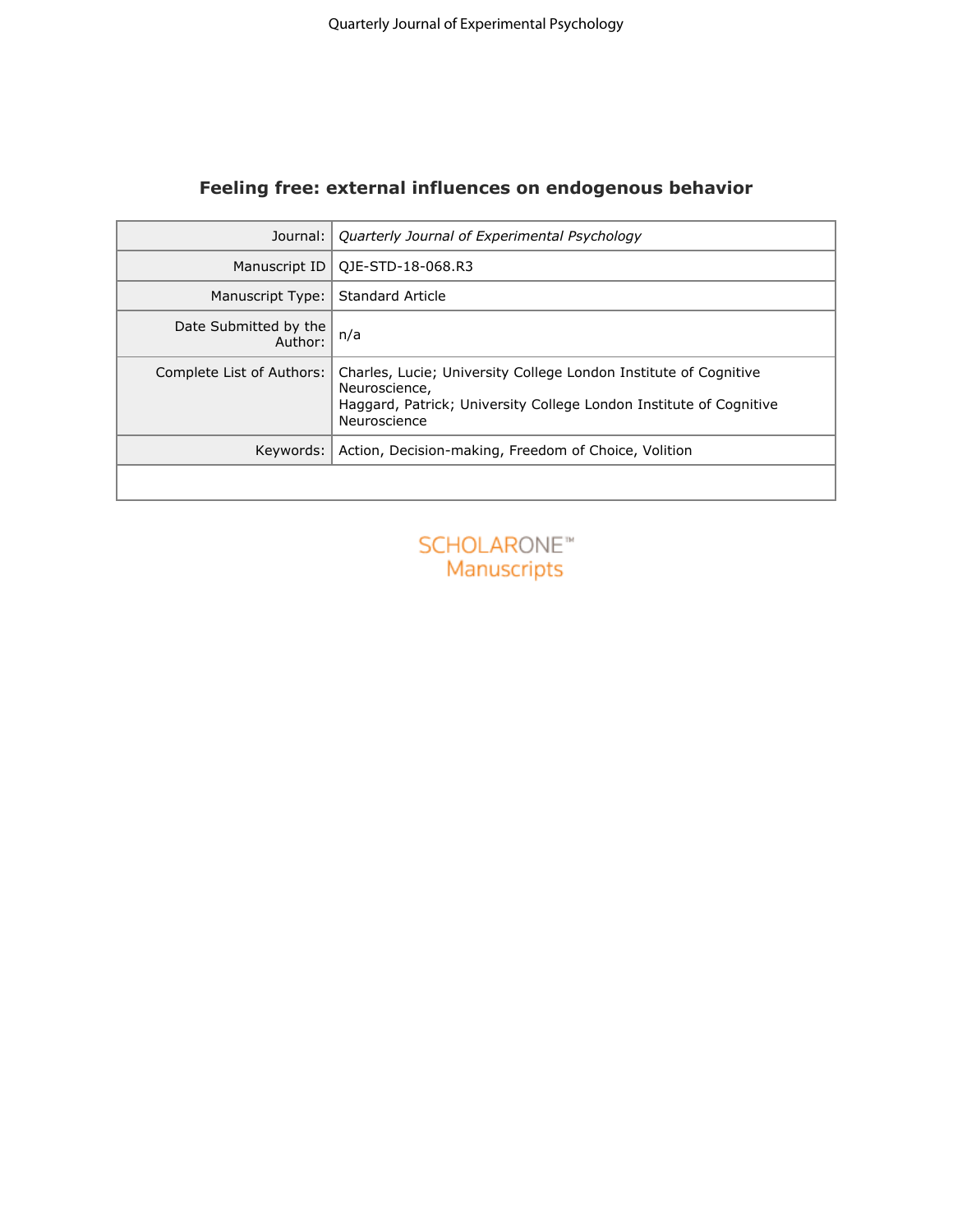| $\overline{\mathbf{c}}$ |                |                                                                                                 |
|-------------------------|----------------|-------------------------------------------------------------------------------------------------|
| 3                       | $\mathbf{1}$   | <b>Title:</b> Feeling free: external influences on endogenous behavior                          |
| 4                       |                |                                                                                                 |
| 5<br>6                  | $\overline{c}$ |                                                                                                 |
| 7                       |                |                                                                                                 |
| 8                       | $\mathfrak{Z}$ | Authors: Lucie CHARLES <sup>a*</sup> , Patrick HAGGARD <sup>a</sup>                             |
| 9                       |                |                                                                                                 |
| 10                      | $\overline{4}$ |                                                                                                 |
| 11                      |                |                                                                                                 |
| 12                      | 5              | Affiliations: a Institute of Cognitive Neuroscience, University College London, London WC1N 3AR |
| 13<br>14                | 6              | United Kingdom                                                                                  |
| 15                      |                |                                                                                                 |
| 16                      | 7              |                                                                                                 |
| 17                      |                |                                                                                                 |
| 18                      | $8\,$          | <b>Corresponding author:</b> Lucie Charles                                                      |
| 19                      |                |                                                                                                 |
| 20<br>21                | 9              | Institute of Cognitive Neuroscience                                                             |
| 22                      |                |                                                                                                 |
| 23                      | 10             | Alexandra House, 17 Queen Square                                                                |
| 24                      |                |                                                                                                 |
| 25                      | 11             | WC1N3AR London                                                                                  |
| 26                      |                |                                                                                                 |
| 27<br>28                | 12             | Tel: +44 1865 271302                                                                            |
| 29                      |                |                                                                                                 |
| 30                      | 13             | lucie.charles.ens@googlemail.com                                                                |
| 31                      |                |                                                                                                 |
| 32                      | 14             |                                                                                                 |
| 33                      |                |                                                                                                 |
| 34<br>35                | 15             |                                                                                                 |
| 36                      |                |                                                                                                 |
| 37                      | 16             | Number of pages: 23                                                                             |
| 38                      |                |                                                                                                 |
| 39                      | 17             | Number of figures: 5                                                                            |
| 40                      | 18             | Number of words for abstract: 242                                                               |
| 41<br>42                |                |                                                                                                 |
| 43                      | 19             | Number of words for Introduction: 750                                                           |
| 44                      |                |                                                                                                 |
| 45                      | 20             | Number of words for Materials & Methods: 1248                                                   |
| 46                      |                |                                                                                                 |
| 47<br>48                | 21             | Number of words for Results: 1614                                                               |
| 49                      |                |                                                                                                 |
| 50                      | 22             | Number of words for Discussion: 1303                                                            |
| 51                      |                |                                                                                                 |
| 52                      | 23             |                                                                                                 |
| 53                      |                |                                                                                                 |
| 54                      |                |                                                                                                 |
| 55<br>56                |                |                                                                                                 |
| 57                      |                |                                                                                                 |
| 58                      |                |                                                                                                 |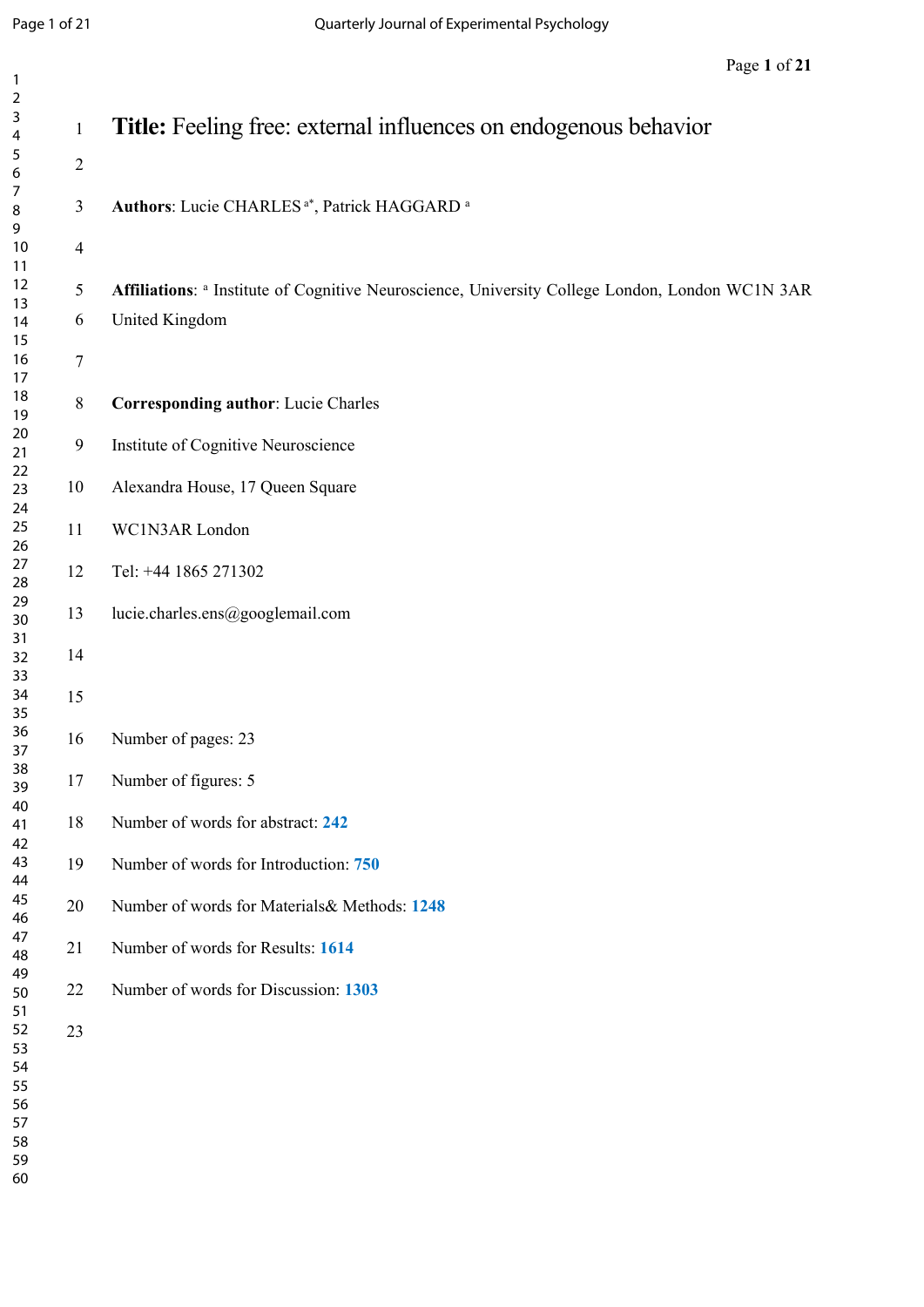#### **ABSTRACT (242)**

25 When we are presented with two equally appealing options, how does the brain break the 26 symmetry between them and make a choice? Recent research has proposed that when no clear 27 information can guide decisions, we use irrelevant noise to tip the scale in favor of one alternative and 28 decide how to act. In the present study, we investigated this issue exploring how human decisions were 29 influenced by noise in a visual signal that cued instructed or free choice**. Participants were presented with random-dot kinematograms, moving unidirectionally either upward or downward (in instructed trials) or both upward and downward simultaneously (free-choice trials).** By varying 32 the **coherence** of **dot motion**, we were able to test how **moment-to-moment** fluctuations in **motion energy** could influence action selection processes. **We also measured participants'** awareness of such 34 influence. Our results revealed three novel findings: **Participants' choices tended to follow fluctuations in dot motion, showing that** sensory **noise** biased "free" selection between actions, **irrespective of the clarity of the free cue**. **However,** participants **appeared to remain** unaware of that 37 influence, **since subjective ratings of freedom did not correlate with the degree of sensory biasing**. **In one exception to this general rule,** we found that, when **participants** resisted the **bias and made a choice opposite to the one suggested by the stimulus, they reported strong subjective sense of having chosen independently of the stimulation**. This result suggests **that inhibitory control is tightly linked to the sense of freedom of choice.** 

**Keywords**: Action, Decision-making, Freedom of Choice, Volition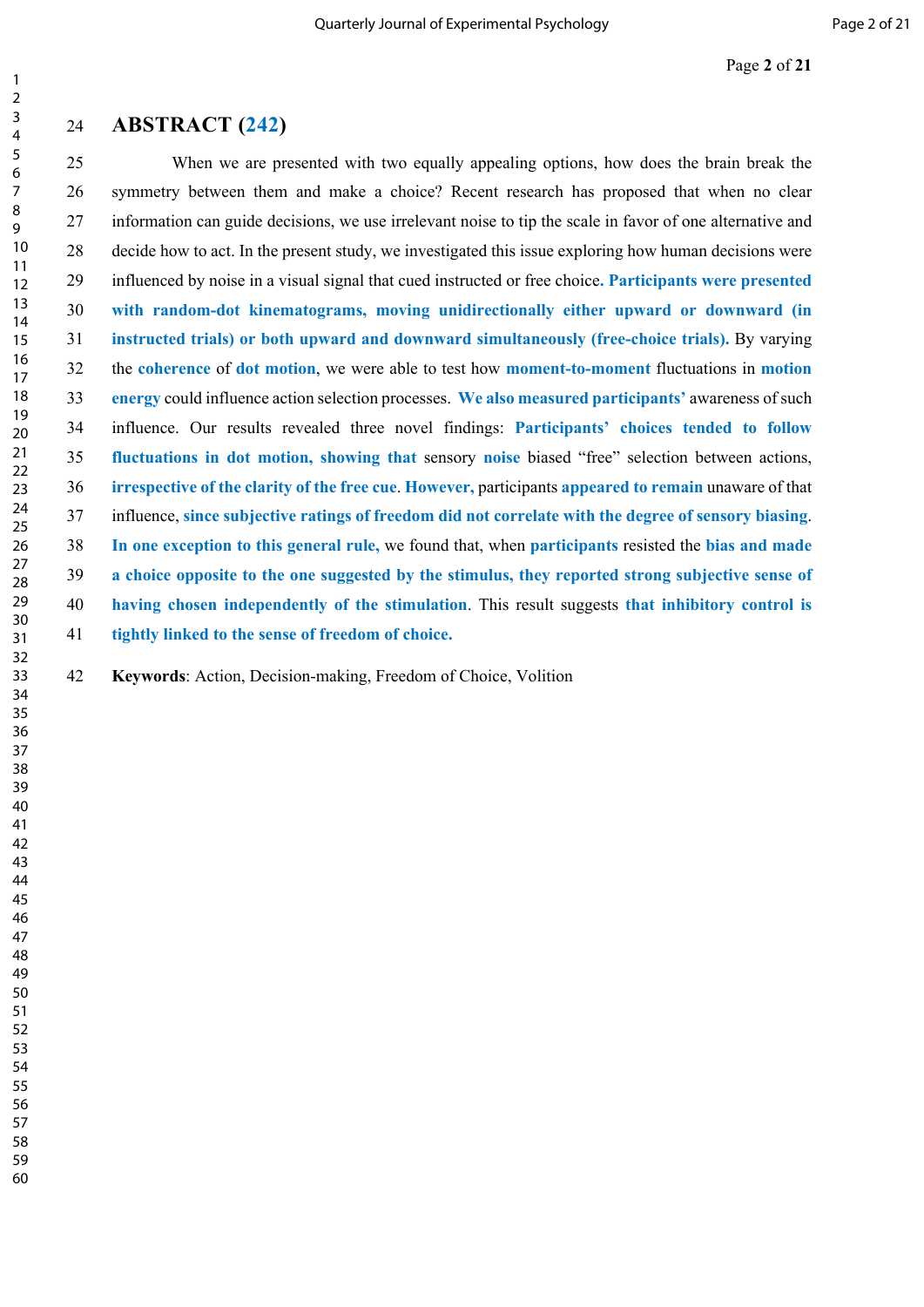# **1. INTRODUCTION (750 WORDS)**

44 The question of what constitutes a free choice, and of whether any action is indeed truly free, 45 has been a matter of intense debate for many years (Libet et al., 1983; Plato, 1987; Wegner, 2004). 46 Indeed, free decisions constitute an empirical challenge: it remains difficult to understand how we can 47 choose an action in the absence of external sensory signals or preference favoring it.

48 Recent research developed cognitive models explaining how people may make decisions in 49 such contexts and produce self-generated actions (Nachev, 2010; Nachev et al., 2005; Nachev and 50 Husain, 2010; Passingham et al., 2010; Schüür and Haggard, 2011) independently of prior sensory cues 51 (Bode et al., 2013; Hoffstaedter et al., 2013; Soon et al., 2008, 2013; Wisniewski et al., 2016). In the 52 absence of external stimuli, irrelevant *internal* noise could be accumulated, rather than the familiar 53 accumulation of *external* sensory evidence, to break the symmetry between different action options 54 (Murakami et al., 2014; Schurger et al., 2012). This model has been proven powerful in predicting the 55 onset of self-initiated action and seems to find support in neural responses accompanying free choices 56 (Bode et al., 2013; Murakami et al., 2014; Schurger et al., 2012), highlighting the similarity between 57 perceptual decision in high-uncertainty conditions and free decisions (Bode et al., 2013).

58 However, the nature of these putative internal noise sources influencing decisions is unclear. 59 Previous research has focused on trying to remove any factors that could bias self-initiated actions 60 (Bode et al., 2011, 2013, 2014; Lages and Jaworska, 2012; Mattler and Palmer, 2012; Schultze-Kraft et 61 al., 2016; Schurger et al., 2012; Soon et al., 2008, 2013; Wisniewski et al., 2016), by using obviously 62 ambiguous signals such as double-pointing arrows to cue free trials (Kiesel et al., 2006; Le Bars et al., 63 2016; Wenke et al., 2010). We suggest an alternative approach, namely evaluating whether random 64 fluctuations present in afferent signals reaching the brain are used to break the symmetry between 65 different options for endogenous action. We investigated how much participants were influenced by 66 exogenous perceptual signals when making free decisions, and how much they were aware of that 67 influence. This approach allows us to determine the cognitive strategies developed to make free choices 68 and tackle the novel question of whether we are conscious of the extent to which our decisions are truly 69 endogenous, or based on afferent information.

70 Similar to classic studies investigating free actions (Kiesel et al., 2006; Le Bars et al., 2016; Wenke et 71 al., 2010), we contrasted trials in which the required action was guided by an unambiguous sensory 72 signal to trials in which intrinsically ambiguous sensory information required participants to make free 73 decisions. In place of the classic single vs double-pointing arrows used in many free-choice studies 74 (Eimer and Schlaghecken, 1998) however, we used random-dot motion stimuli. In *instructed* trials, the 75 dots moved either up or down, and the participants responded by pressing the corresponding arrow key. 76 In *free-choice* trials however, the direction of the motion was ambiguous, with dots moving equally in 77 both directions. Participants were then free to press either of the two keys. We varied this mean motion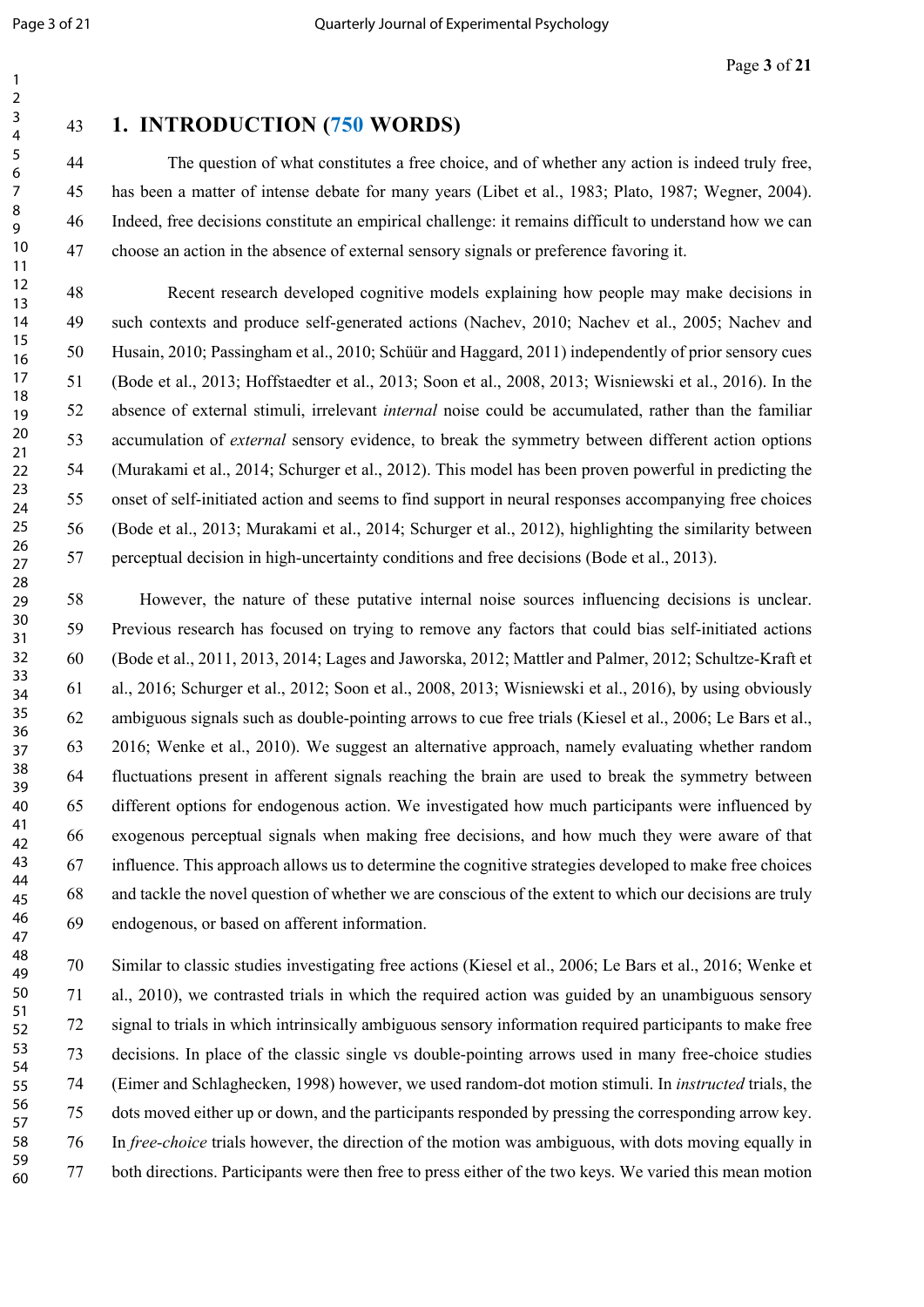#### Page **4** of **21**

78 coherence (i.e., the percentage of dots moving in the same direction) to elicit distinct difficulty 79 conditions: in the *easy* condition, participants could readily recognize when motion stimuli were 80 bidirectional, and they therefore had to choose freely. In contrast, in the hard condition, motion 81 coherence was set too low to distinguish bidirectional from unidirectional motion, leaving uncertainty 82 about whether they had to act endogenously or exogenously. After each choice, participants rated their 83 subjective sense of freedom of choice over their decision, indicating whether they felt their choice was 84 driven by the sensory information or whether they made up their mind about which key to press 85 independently of what they saw on the screen. The motion energy of random-dot motion stimuli 86 fluctuates around its mean on a moment-to-moment basis. By retrieving on a trial-by-trial basis how 87 much the stochastic fluctuations in sensory information favored the choice made by the participants, we 88 were able to study how much free and instructed actions were driven by external sensory information, 89 and whether this affected the subjective feeling of freedom of choice. In particular, **we aimed** to test 90 whether the subjective ratings of freedom of choice predicted the objective level of entrainment by the 91 stimulus. **Such a result would indicate** good introspective abilities **regarding** actual freedom of 92 choice. **Further, by contrasting easy and hard trials, we could determine whether the ambiguity regarding the type of decision required influenced these introspective processes.**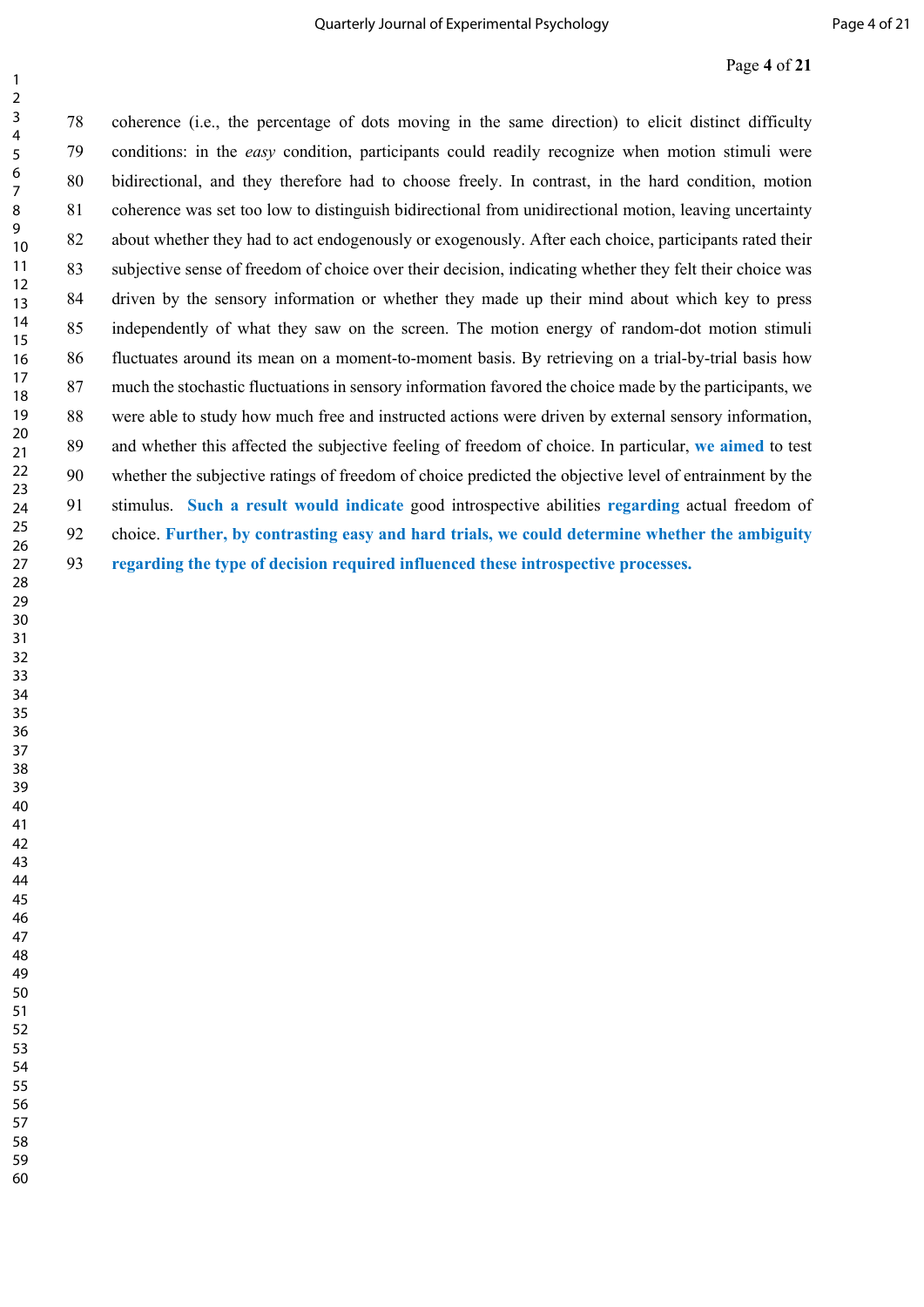

 

94<br>95 *Figure 1: Experimental procedure. During the main task, participants were presented with random-dot stimuli moving in either upward or downward directions (instructed trials) or in a mix of both upward and downward directions (free trials). Participants had to respond up or down when the motion was unidirectional (instructed trials), while they were free to press either key when the motion was bidirectional (free trials). Two conditions of difficulty were randomly intermixed. In the Easy condition, motion coherence was high, so upward, downward and bidirectional stimuli were clearly identifiable. In the Hard condition, low motion coherence made upward, downward and bidirectional trials all appear similar. At the end of the trial, participants rated their subjective sense of freedom of choice with a continuous scale.*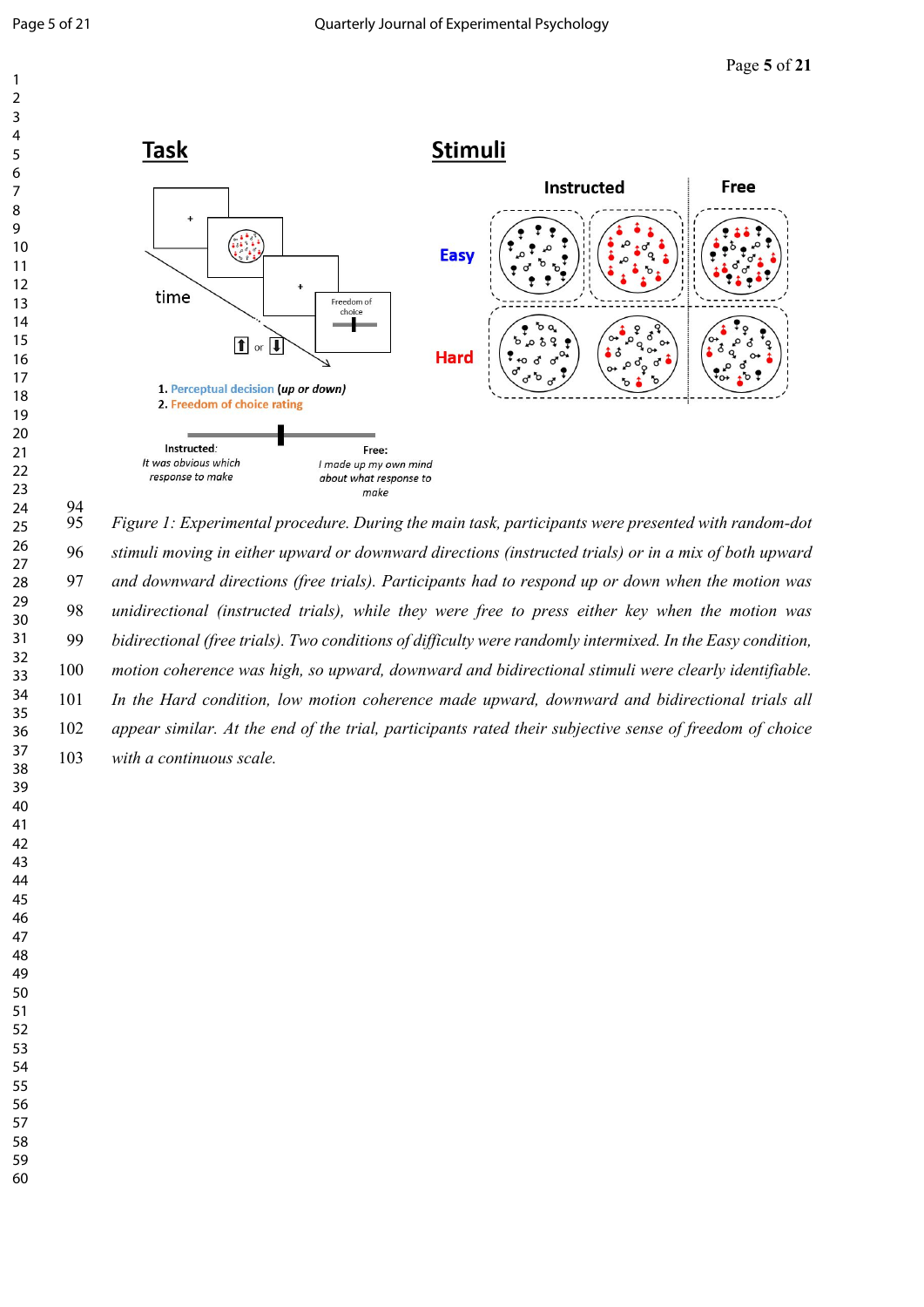Page **6** of **21**

## **2. MATERIAL & METHODS (1248 WORDS)**

#### **2.1.Participants**

106 Twenty right-handed participants, with normal or corrected-to-normal vision gave informed written 107 consent to participate in **a two-session** experiment. For 6 participants, **the post-test revealed that they had either higher than expected (1 participant) or lower than expected (5 participants) performance in the easy condition respectively** (see Supplementary Results 2.1). **These** participants 110 were therefore excluded of further analysis. **Fourteen** participants (**8 females**, mean age 22 years) were 111 therefore included in the final sample. This study was approved by the UCL Research Ethics Committee 112 (ICN-PH-PWB-20-02-2014c).

#### **2.2.Stimuli**

114 Stimuli consisted of random-dot kinematograms (RDK) appearing in a 5<sup>°</sup>-diameter aperture 115 presented on a computer monitor with a frame rate of 60 Hz (see Supplementary Methods 1.1). 116 Importantly each RDK was composed of two clouds of dots moving either in the same direction 117 (unidirectional motion toward up or down direction) or in opposite direction (bidirectional motion 118 mixing up and down motion) indicating respectively whether the trial was Instructed or Free. Stimuli 119 were presented on a 17" laptop with a 60 Hz refresh rate using the MATLAB toolbox Psychtoolbox3.

#### **2.3.Procedure**

121 The experiment consisted of three distinct parts: a pre-test, the main experiment, and a post-test 122 and was conducted in two sessions of 80-90 minutes. During session one, participants performed the 123 pre-test (25 minutes), then 7 blocks of 96 trials of the main experiment followed by the post-test (5 124 minutes). During session 2, they performed 9 blocks of the main experiment followed by the post-test.

125 The goal of the pre-test phase was to establish for each participant the **coherence values for random-dot stimuli that brought the participant** close to chance **in the Hard condition**, and **that brought them** significantly above chance **in the Easy condition. These values were then used to produce participant-specific bidirectional stimuli cueing free choices in both the Hard and the Easy condition** (see Supplementary Methods 1.2). **As can be seen in Figure S1A, our manipulation was successful in finding these threshold levels of coherence.** The goal of the post-test was to 131 determine whether at the end of the experiment, participants were still at chance to discriminate **a** 132 bidirectional motion from the unidirectional motion in the Hard condition, and whether they were still 133 above chance in Easy conditions. **We verified in a post-test session at the end of each main experiment session, that these difficulty levels yielded the expected levels of accuracy at the end**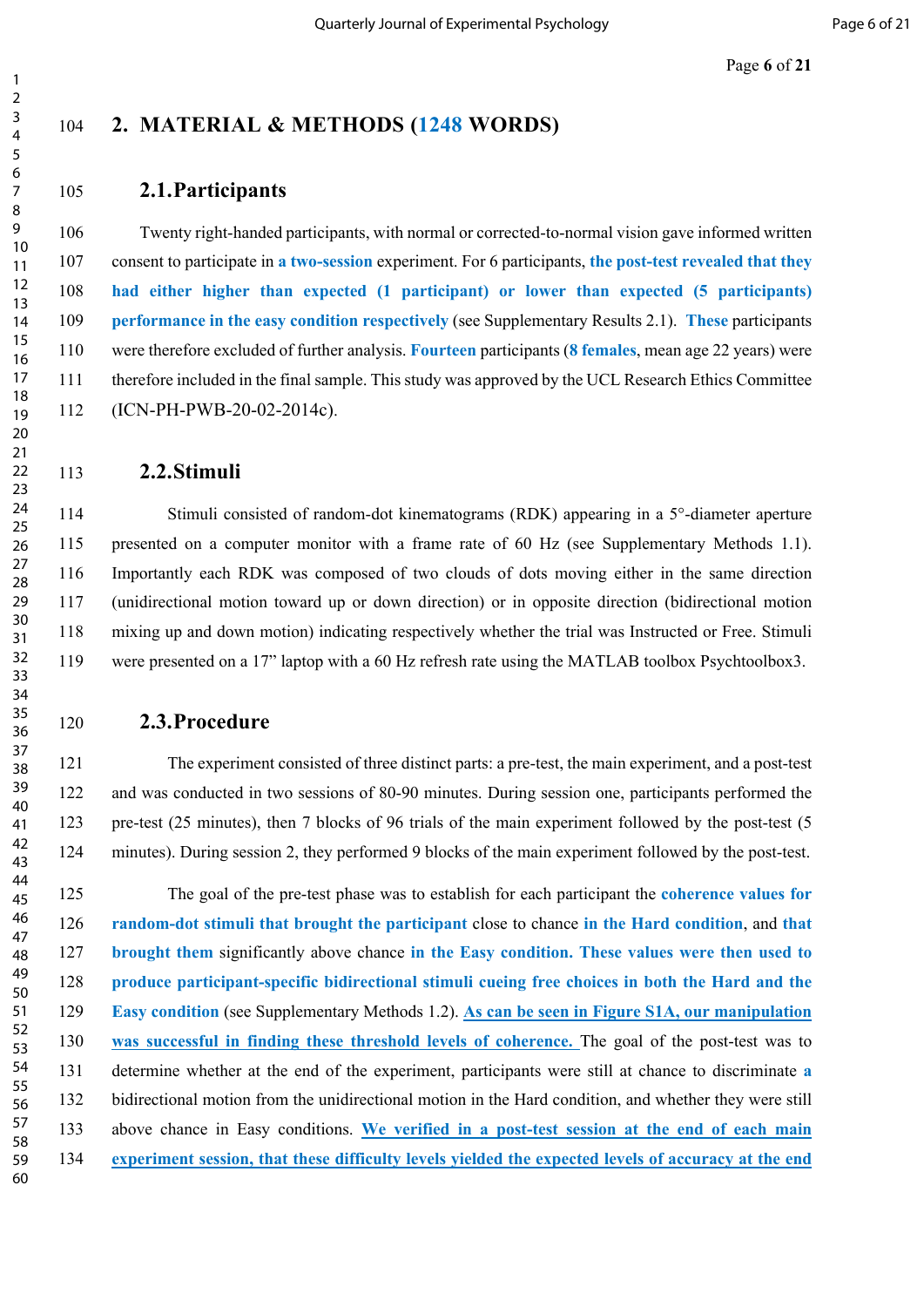# **of the experiment as well as at the beginning. We excluded participants for which this was not the case (see Supplementary Results 1.1 and Supplementary Results 2.1).**

137 During the main experiment, participants were presented with one RDK centrally. Each trial 138 started with a small increase of the fixation cross (thickness of the lines doubled) for 50 ms and after an 139 additional random time variable between 0 and 500 ms, the RDK were displayed. Easy and hard trials 140 were randomly intermixed, using the two respective stimulus coherence levels determined during the 141 pre-test session. Furthermore, two types of motion were randomly presented. In half of the trials, motion 142 was unidirectional, going either in the upward or downward direction in a randomized manner across 143 trials. In the remaining half of the trials the motion was bidirectional. Participants were instructed to 144 respond to the direction of the motion, responding with the up and down arrow keys if they thought the 145 direction of the motion pointed respectively to the upward and downward directions. Additionally, 146 participants were told that if the stimulus was bidirectional, there was no correct response and they were 147 free to press any of the two buttons they wanted, without pressing systematically the same button or 148 using a pre-established sequence of responses. Participants were informed that there would be as many 149 bidirectional as unidirectional trials. The task was unspeeded and stimuli remained on the screen until 150 participant's response. 

151 After their choice, participants were asked to rate their sense of Freedom of Choice (FoC) 152 accompanying their decision. They were instructed to report how much they felt their response was 153 guided by the stimulus they saw on the screen rather than endogenously generated. To do so, a 51-point 154 scale appeared on the screen, with the sentences "It was obvious which response to make" 155 corresponding to the minimum of freedom of choice (scored as 0) and "I had to make up my own mind" 156 corresponding to the maximum freedom of choice (scored as 100). Participants moved a cursor 157 (appearing at an initial random location) with the left and right arrow keys and registered their response 158 with the space-bar. Participants were instructed to use the entire range of the scale rather than only the 159 extreme values and that their response should be guided by how they came up with their response on 160 that given trials rather than identification of the free or instructed cue. 

161 Participants performed a total of 16 blocks of 96 trials across the two sessions allowing to obtain 162 a total of 1536 trials in the whole experiment. **Each session lasted approximately 1.5hr and participants usually performed the two sessions on two consecutive days.**

## **2.4.Motion Energy Analysis**

165 In order to determine how free choices and subjective sense of freedom of choice were 166 influenced by fluctuation in stimulus strength, we retrieved for each trial the moment-to-moment 167 fluctuation in motion energy, estimating the strength in the stimulus favoring the one direction of motion 168 over time.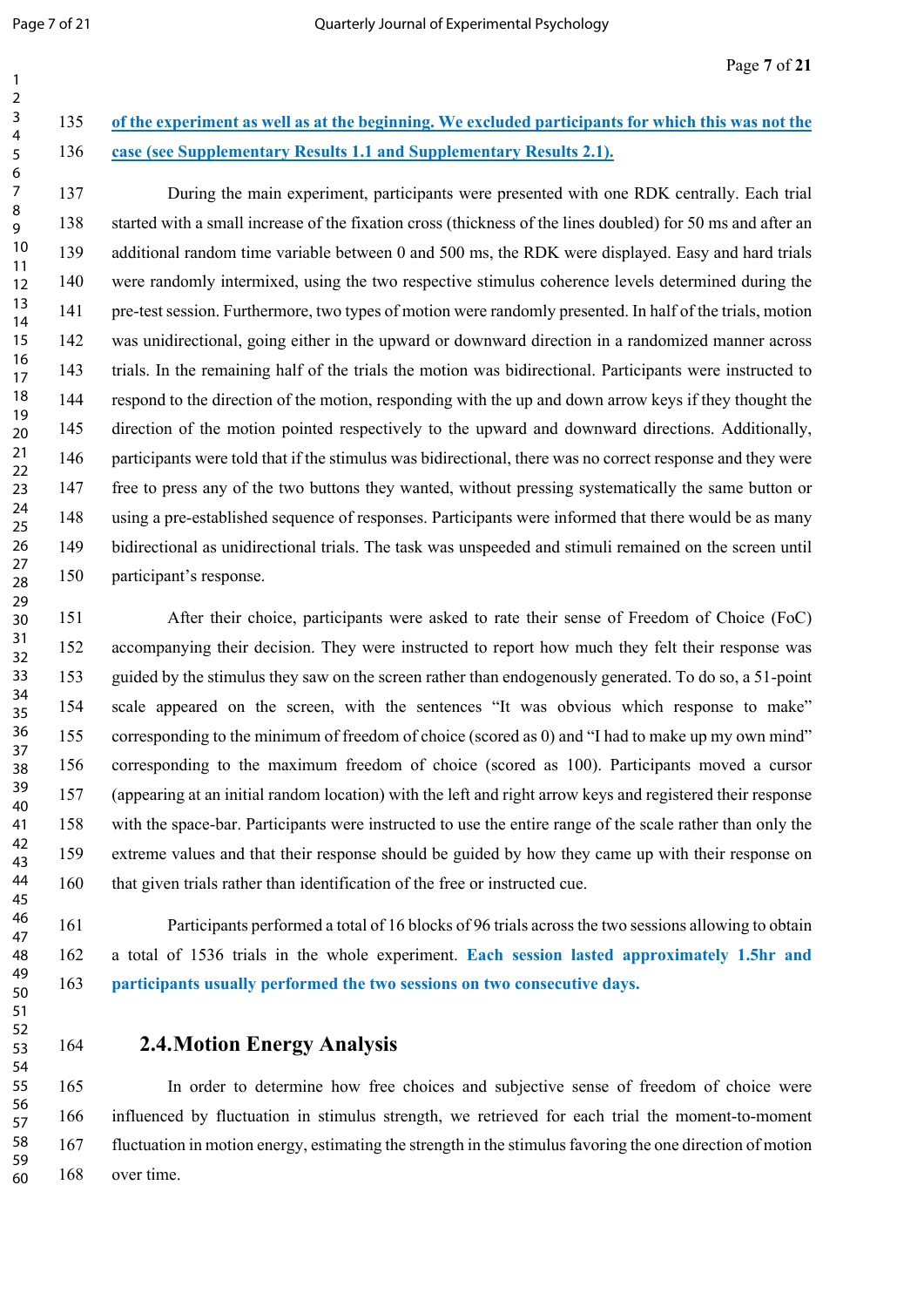#### Page **8** of **21**

169 To do so, we use spatial filter applied on the trial frame-to-frame images of the dot-motion 170 stimuli (see Supplementary Methods 1.4). This analysis allowed us to obtain the time-course of 171 fluctuation of the motion energy for each trial (see Figure 2A for illustrative trials). In free trials, the 172 bidirectional motion energy would always average to zero as upward and downward motion would 173 cancel out. However, fluctuations around the zero mean would remain, corresponding to transient up 174 and down motion energy changes. As motion coherence (proportion of dots moving coherently in the 175 same direction) in the easy and hard condition was adjusted for each participant, the obtained time-176 courses varied greatly between conditions and participants. Therefore, to compare the impact of sensory 177 fluctuations on response choice across conditions and across participants in a meaningful way, the time-178 courses were normalized (Figure 2B, Supplementary Methods) for each direction of motion, each 179 condition (easy and hard) and each participant. 

180 We then used the reverse correlation method to determine how these fluctuations in motion 181 energy influenced the choice made by the participants (Figure 2D). To do so, for each trial we adjusted 182 the sign of the obtained z-scored time-course according to the participant's response on that trial, so 183 that positive values indicated motion consistent with the choice made, rather than upward or downward 184 motion. Then, we computed for every trial the cumulative sum (or Area Under-Curve, AUC) of the full 185 time-course (Figure 2C, see Figure S1 for AUC values before normalization). The rational of this 186 analysis is that if the fluctuation in the sensory cue do not influence choice, the mean of the time-course 187 and therefore the resulting AUC should average out to zero. However, if the participant is more likely 188 to make a choice consistent with the direction of the fluctuation in the signal, the AUC value across the 189 time-course should be positive. This measure therefore allowed us to estimate *whether* the fluctuation 190 in motion strength indeed favored the motion reported by the participant or not and to what extent. The 191 obtained trial-by-trial AUC values were then averaged separately for each condition in each participant 192 and analyzed **with paired t-tests (two-tailed, unless specified otherwise),** repeated measure ANOVA 193 and individual-subject regressions.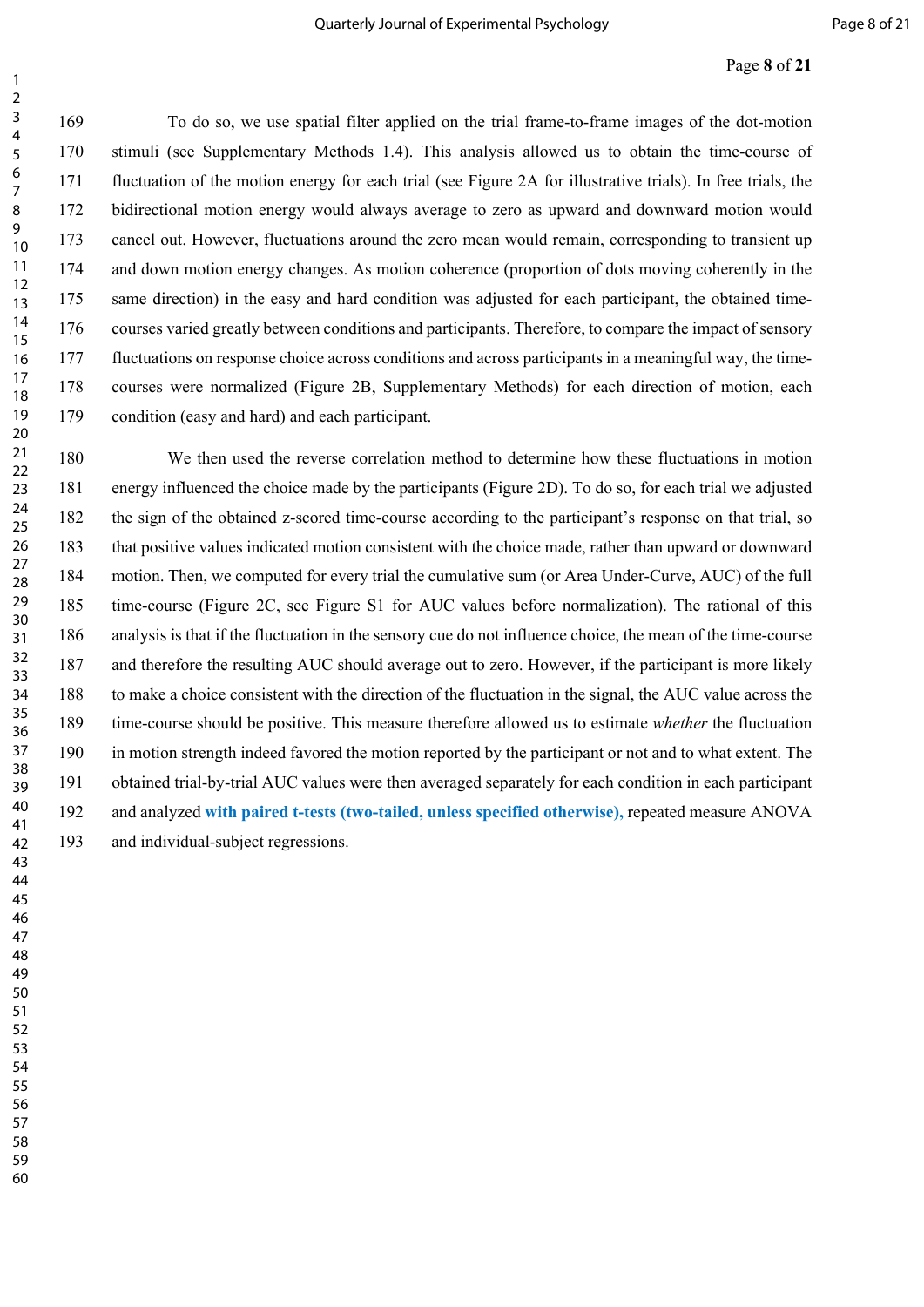

 *Figure 2: Method used to compute the objective freedom from stimulus-determination. A: Motion energy was retrieved for each trial, as shown for three example trials with different motion direction, coherence (difficulty) and trial-type. B: Each time-course was then normalized by subtracting the mean and dividing by the standard deviation of the time-course over all trials of that condition. C: Each time- course was then reverse-correlated by assigning it a sign depending on the choice made by the participant so that positive signal corresponded to the direction selected on that trial. D: Area-Under (AUC) curve over the whole trial duration was then computed, providing a measure of how much stochastic fluctuations of the stimulus were associated with the choice made by the participant on that trial.*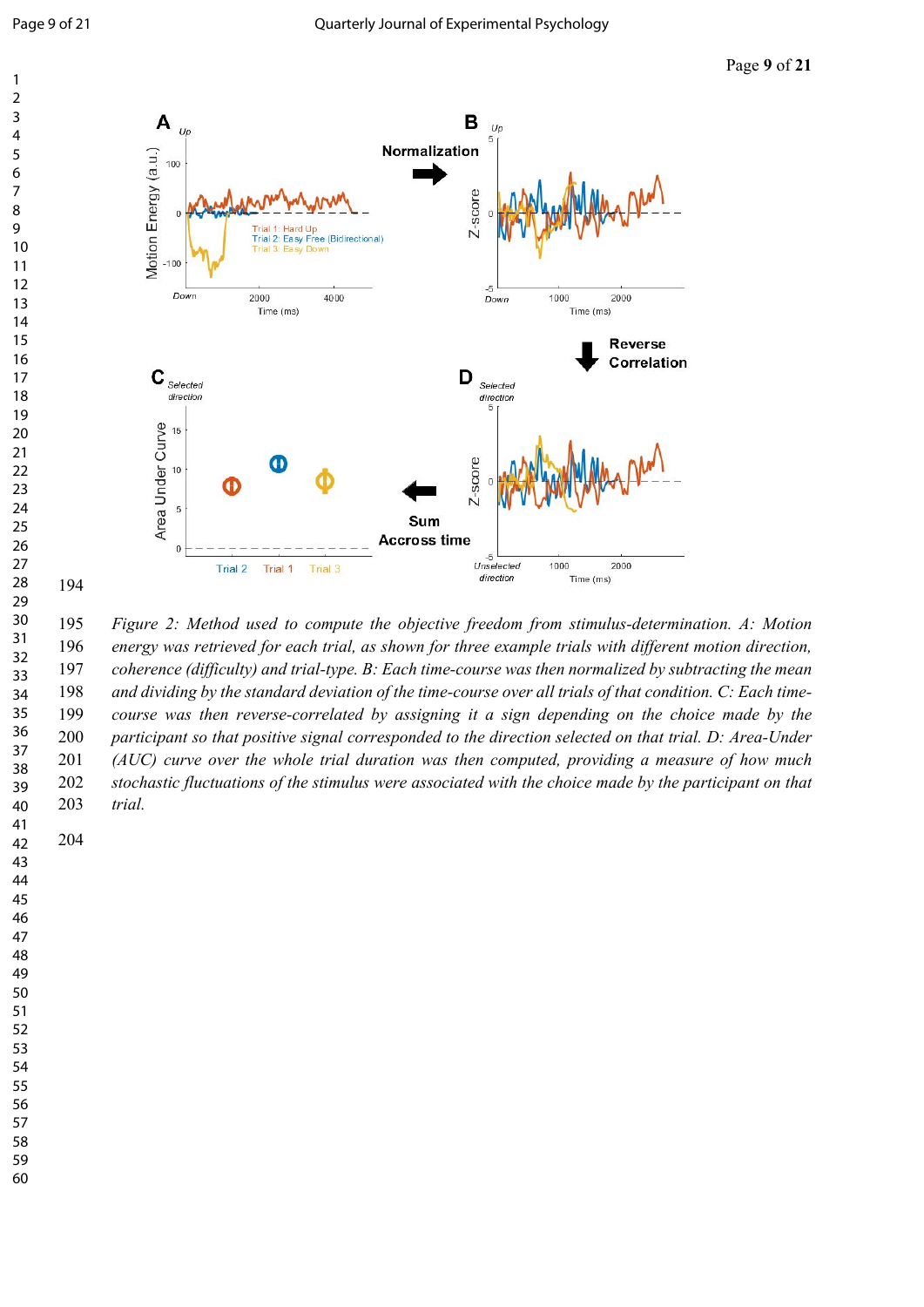Page **10** of **21**

## **3. RESULTS (1614 WORDS)**

#### **3.1.Accuracy in pre-test, main experiment and post-test**

 **Accuracy was computed for easy and hard Instructed trials.** As expected, **the proportion of correct responses** in easy instructed trials was above chance level (Figure S1B **t(13) = 12.6, p < .001, d = 3.37**) reaching an average of 90% across participants. **In contrast**, hard instructed trials **resulted in significantly lower performance**  $(t(13) = 11.9, p < .001, d = 3.17)$  **reaching only ~60% accurate.** 212 These results suggest that our staircase procedure was successful in finding thresholds such that 213 participants could clearly distinguish trials as free or instructed in the easy but not in the hard condition. **In Free trials, the stimulus motion was bidirectional, so, by definition, either response was considered correct. Nonetheless, we could explore the** *pattern* **of responses in free trials. We found that both for easy or hard trials, participants responded with equal probability with their left and right hands (supplementary results 2.3). However, we found that participants' choices were biased by the action made on the previous trial when no evidence was present to guide the current choice (see supplementary results 2.3). This could occur either because the stimulus was particularly unclear (Hard condition) or because participants had to make several successive free choices (two consecutive Free trials).**

 **Next we investigated what level of freedom participants felt they had over their choice in each of these conditions, whether their response was indeed influence by the fluctuation in motion energy, and whether objective sensory biasing and subjective freedom of choice correlated with each other.**

## **3.2.Effect of trial type and difficulty on subjective Freedom of choice**

227 We investigated how trial difficulty and trial type (Free vs Instructed) influenced the subjective 228 ratings of freedom of choice. Note that participants were instructed not to rate their freedom of choice 229 based on the trial category (free vs instructed) but rather to estimate on each trial their sense that their 230 choice was driven by the presented stimulus or on the contrary that they choose which button to press 231 independently from it.

232 Easy instructed trials were associated with the lowest freedom of choice ratings (Figure3A,C). In 233 particular, in the easy condition, participants reported significantly less freedom of choice for instructed 234 than free trials (Figure 3A blue line,  $t(13) = -4.23$ ,  $p < .001$ ,  $d = -1.13$ ). Interestingly, a similar effect 235 was observed in the hard condition (lower freedom of choice ratings for instructed than free trials **t(13)**  236 =  $-2.73$ ,  $p = .017$ ,  $d = -0.73$ ), although to a significantly reduced extent (interaction  $F(1,13) = 14.8$ ,  $p =$ 237 **.002,**  $\eta^2 = 0.53$ ). This suggests that participants perceived that their decisions were driven by external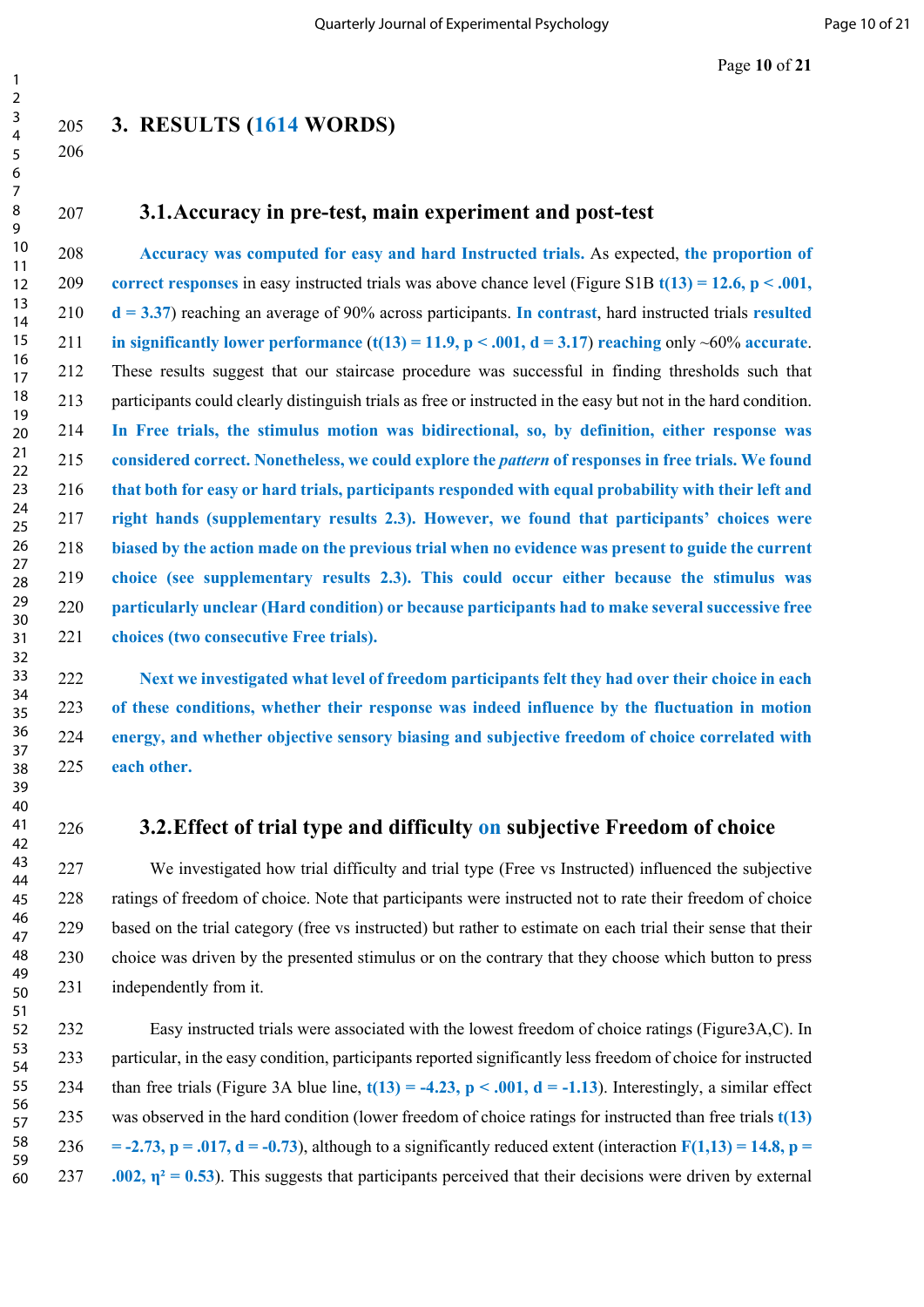238 signals slightly more for instructed than free trials, even when the perceptual information about whether 239 the trial was instructed or free was strongly reduced.

240 Importantly, no significant difference in freedom of choice ratings was observed between Easy 241 and Hard free-choice trials  $(t(13) = -1.64$ ,  $p = .13$ ,  $d = -0.44$ ). This suggests that decisions following a 242 stimulus clearly perceived as a free cue (easy condition) were experienced to be just as free as decisions 243 following an unclear stimulus (hard condition).

244 Interestingly, we found that RT followed a very similar profile then the subjective freedom of 245 choice ratings (Figure S3). RT and freedom of choice indeed correlated on a trial-by-trial basis, 246 revealing that trials with longer decision-times were associated with stronger feelings of free choice 247 (see Supplementary Results 2.2).



 *Figure 3: Subjective ratings of freedom of choice. A: Subjective ratings of freedom of choice averaged across participants for each difficulty and trial-type (Instructed versus Free) condition. B-C: Histograms of the freedom of choice ratings averaged across participants for each difficulty (row) and trial-type (column) condition. Error bars indicate standard error of the mean.*

## **3.3.Estimating objective freedom from stimulus-determination**

 **One of the first goal** of the present experiment was to explore how much participants were actually 256 influenced by random fluctuations in the exogenous perceptual signals when making "free" decisions. 257 We used a reverse correlation method to measure objective freedom from stimulus-determination i.e., 258 the extent to which the choice is independent of exogenous signals (Figure 2A, see Methods). This 259 allowed us to estimate participants' behavioural sensitivity to visual information. A positive value of 260 AUC indicated that the participant's choice was consistent with the stochastic fluctuations in stimulus 261 motion while a negative value suggested that the choice opposed the direction of the signal fluctuations.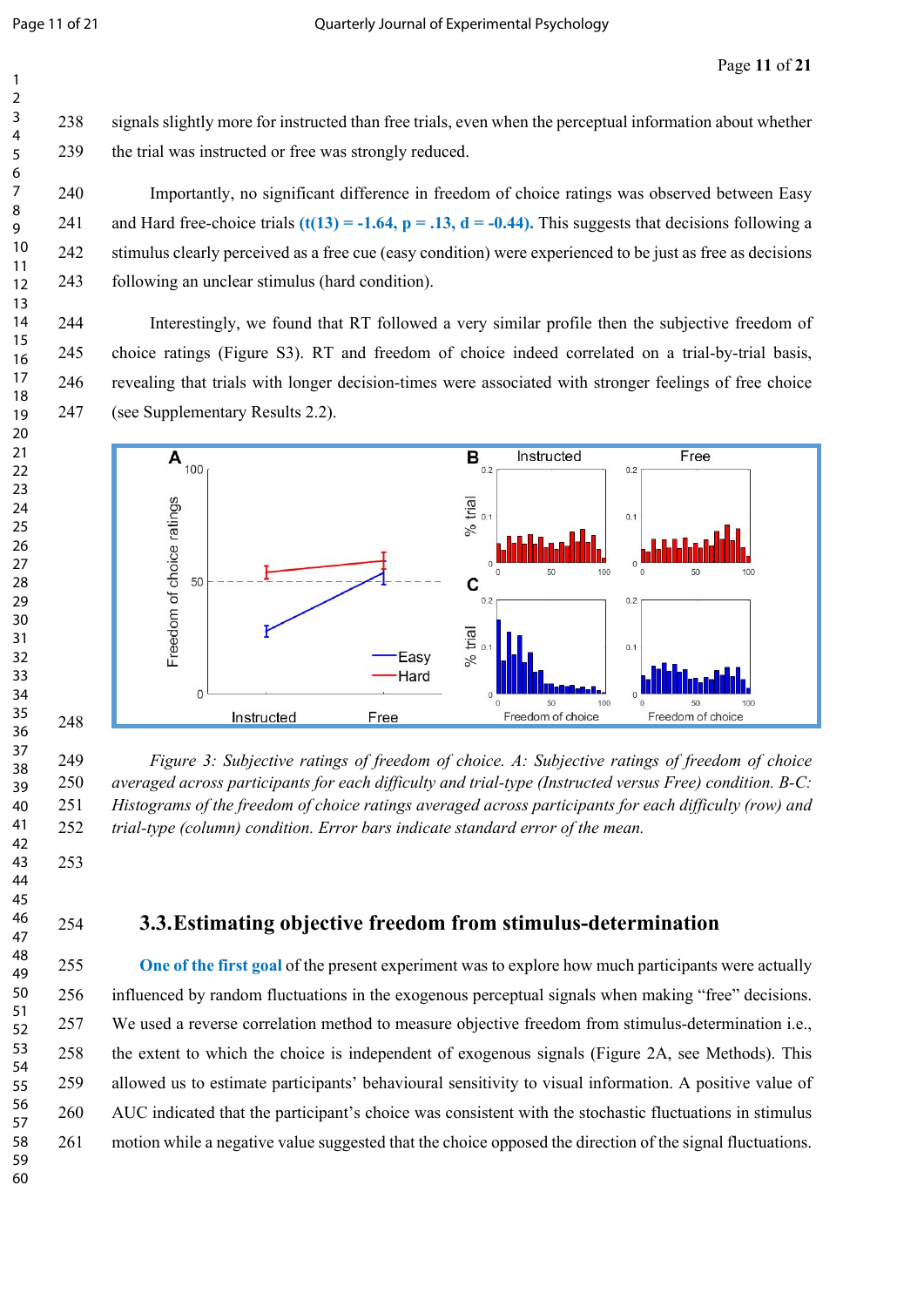**Testing whether the stimulus had an entraining effect on the response in** Free trials **(Figure 4, left column)**, **we indeed found that the** AUC was positive for both Hard **(t(13) = 1.9, p = .040, d = 0.51,**  264 **one-tailed)** and Easy conditions  $(t(13) = 5.59, p < .001, d = 1.49,$  one-tailed), showing that 265 participants' action choices were biased in the direction of the fluctuating motion stimuli. Moreover, 266 AUC was overall greater for easy than hard trials  $(t(13) = 2.65, p = .020, d = 0.71)$ . This result suggests 267 that when faced with a clear cue to act freely, participants were more likely to base their decision on 268 sensory noise than when they were presented with an ambiguous sensory cue.

269 We investigated if the positive sensory biasing was still observed when participants reported high 270 or low subjective freedom of choice **(Figure 4, middle and right columns)**. We split the freedom of 271 choice of scale by its midline and computed the AUC values separately for free trials associated with a 272 freedom of choice ratings below and above the midpoint of the scale. For low freedom of choice **(Figure 4, middle column)**, we found that AUC was significantly higher than zero in Easy trials **(t(13) = 4.35,**  274 **p** < .001, d = 1.16, one-tailed) but not for Hard trials  $(t(13) = 0.781, p = .22, d = 0.21,$  one-tailed) 275 resulting in a significant difference between the two  $(t(13) = 3.13, p = .008, d = 0.84)$ . For high freedom 276 of choice ratings however **(Figure 4, right column)**, the opposite pattern was found: AUC in easy 277 trials was not significantly different from (t(13) = 0.83, p = .21, d = 0.22, one-tailed) while it was 278 close to significance in hard trials  $(t(13) = 1.74$ ,  $p = .053$ ,  $d = 0.47$ , one-tailed). No significant 279 difference was observed between the two difficulty levels however **(t(13) = -0.631, p = .54, d = -0.17).**

280 Taken together, these results suggest that participants were able to track whether they were 281 influenced by the sensory fluctuations in the stimulus in the Easy but not in the Hard condition.

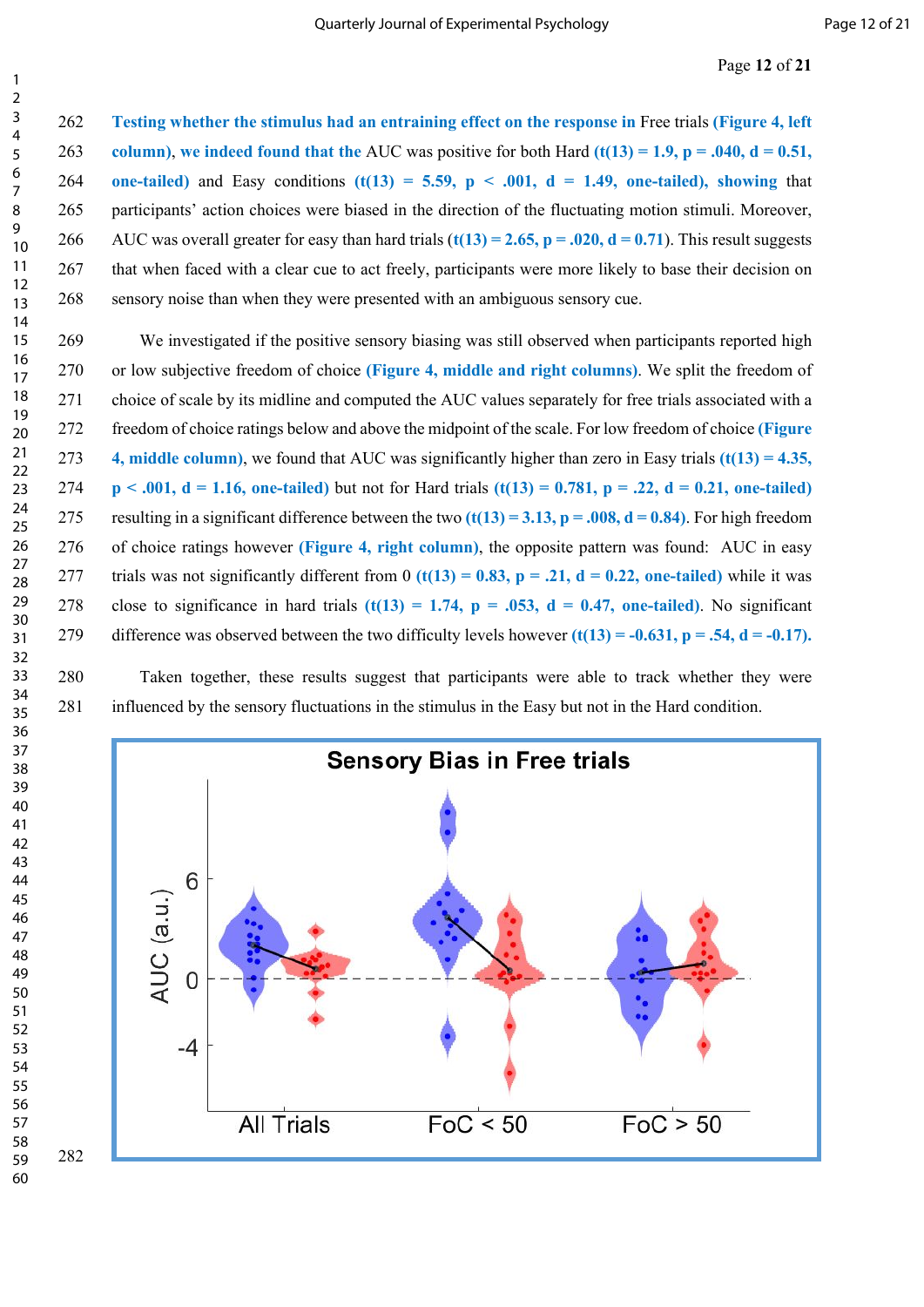*Figure 4: Objective freedom from stimulus-determination. AUC values averaged across participants for each difficulty (Easy: blue violin plots; Hard: red violin plots) considering all Free trials, Free trials with associated subjective rating inferior to 50 and Free trials with subjective ratings of Freedom of choice superior to 50. Null value of AUC indicate an absence of bias by sensory evidence (i.e. maximum objective freedom from stimulus-determination) and positive value indicate a positive bias towards sensory evidence (i.e. decreased objective freedom from stimulus-determination). Individual dots represent individual participants value and black dot represent group mean.*

## **3.4.Correlation between objective and subjective freedom of choice**

291 To confirm this result, we investigated further the correlation between the subjective reports of 292 freedom of choice and the objective measure of how much participants were actually influenced by 293 sensory information (Figure 5).

294 In each condition, we correlated our measure of objective freedom from stimulus-determination 295 (trial-by-trial AUC values) with the subjective freedom of choice ratings for each condition including 296 RT as an additional regressor using a linear mixed-model approach (see Supplementary Methods 1.4). 297 Interestingly, we found a significant negative relation in easy free trials **(F(1,4862) = 6.55, p = .011)** 298 suggesting that the more participants were influenced by sensory information, the less they felt free in 299 their choice. However, this effect was not observed for hard trials  $(F(1,4723) = 0.169, p = .68)$ . This 300 result suggested that participants were able to introspect whether they were indeed influenced by the 301 stimulus fluctuations in Easy but not in Hard trials.

302 If that was indeed the case, participant freedom of choice should reflect whether they were 303 influenced by the stimulus fluctuations both when they choice by congruent with the direction and when 304 on the contrary opposed them. To test that hypothesis, we separated trials according to the sign of the 305 AUC (i.e., separately considering free-choice actions which followed or opposed the 'suggestion' of 306 the random-dot motion stimulus respectively). We then performed the same regressions for each type 307 of action separately. **For hard trials, no significant correlation was found either for positive (F(1,2399) = 0.0127, p = .91) or negative AUC trials (F(1,2321) = 0.109, p = .74), as predicted by the absence of correlation when considering all trials together. Thus, we found no evidence for relation between AUC and subjective freedom of choice for Hard trials, whether participants followed the suggestion of the visual motion or not.** 

 **We then turned to Easy trials, for which previous results pointed towards a link between objective and subjective freedom of choice. Surprisingly, when considering positive AUC trials, in which participant responded congruently with the fluctuation of the evidence, no significant correlation was found with the subjective freedom of choice (F(1,2573) = 0.332, p = .56). When considering negative AUC trials, in which participants made a response opposing the direction of**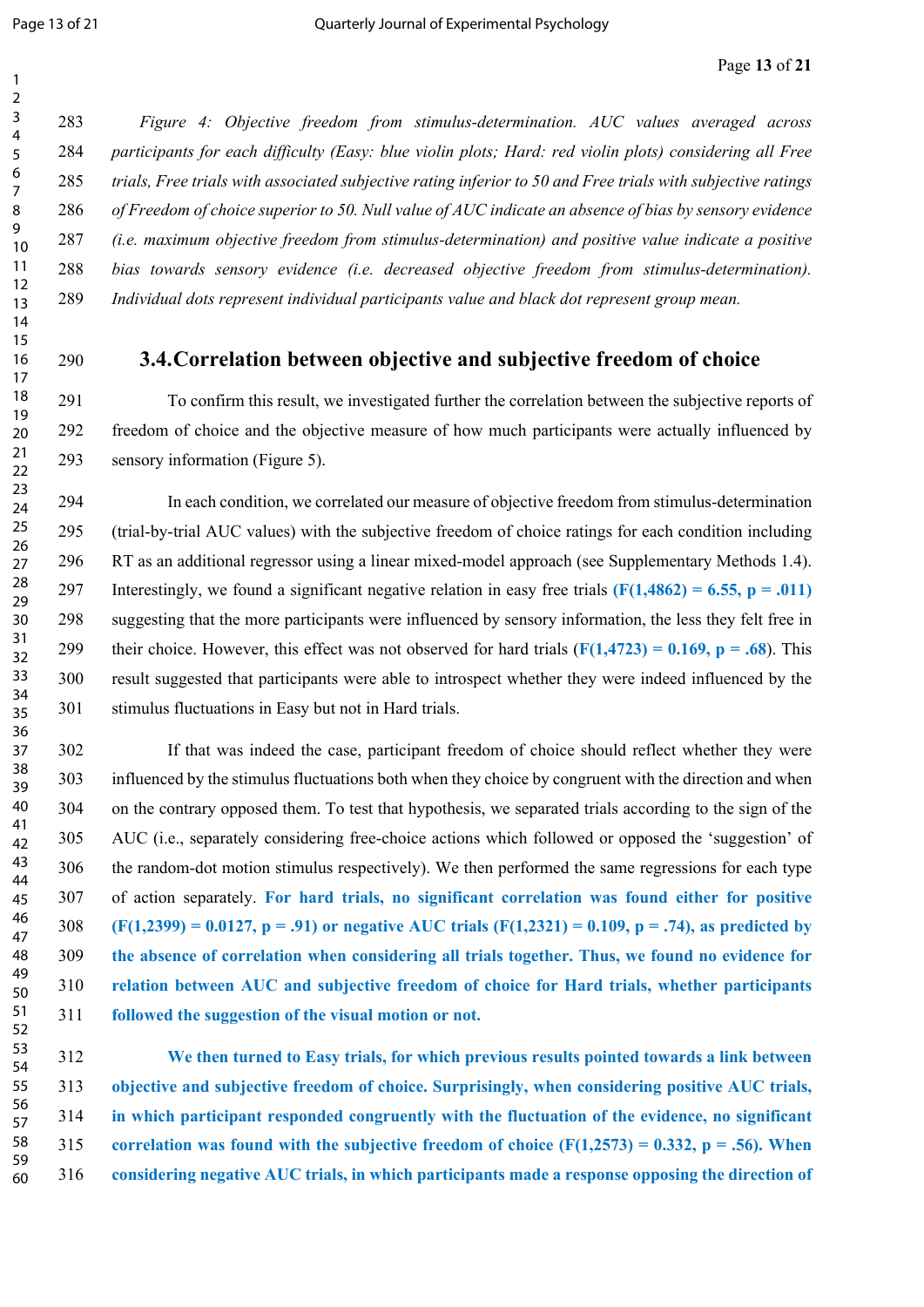**the evidence, a numerical trend toward a negative correlation was found** (**F(1,2286) = 2.24, p = .13)**. **Taken together, these results suggest that the previously observed correlation observed when pooling positive and negative AUC may have been driven by a discrete difference in freedom of choice between positive AUC trials (where participants responded congruently with the motion evidence) and negative AUC trials (where participants responded incongruently with the motion evidence) rather than a continuous relationship between subjective freedom of choice and AUC. Consistent with this view, we found that in the easy condition, the mean subjective freedom of choice was higher for negative AUC trials than for positive AUC trials (t(13) = 2.5, p = .026, d = 0.67)** while this was not the case in the hard condition  $(t(13) = -0.466, p = .65, d = -0.12)$ .

326 Overall, these results suggest that subjective sense of freedom of choice increased when 327 participants choose the *opposite* response to the one favored by the stochastic fluctuation in the signal, **compared to when they made a response that** matched the evidence in the sensory cue. In other 329 words, **these results suggest an asymmetry in the sense of freedom of choice associated with adhering or opposing the incoming sensory evidence, higher freedom being experienced in the latter case.**



 *Figure 5: Relation between objective and subjective freedom from stimulus-determination. A-B: Scatter plot of the distribution of subjective ratings of Freedom of Choice binned according to average AUC values across participants for Easy (A) and Hard trials (B). Circle size reflects the average number of trial across participants for each value of freedom of choice. Error bars reflect the standard deviation of the subjective freedom of choice ratings across trials averaged across participants. C: Distribution of the beta values for the correlation between AUC values and subjective ratings of freedom of choice for each difficulty (Easy: blue violin plots; Hard: red violin plots) for trials with a positive AUC (left of the middle line) and negative AUC (right of the middle line). Individual dots represent individual participants value and black dot represent group mean*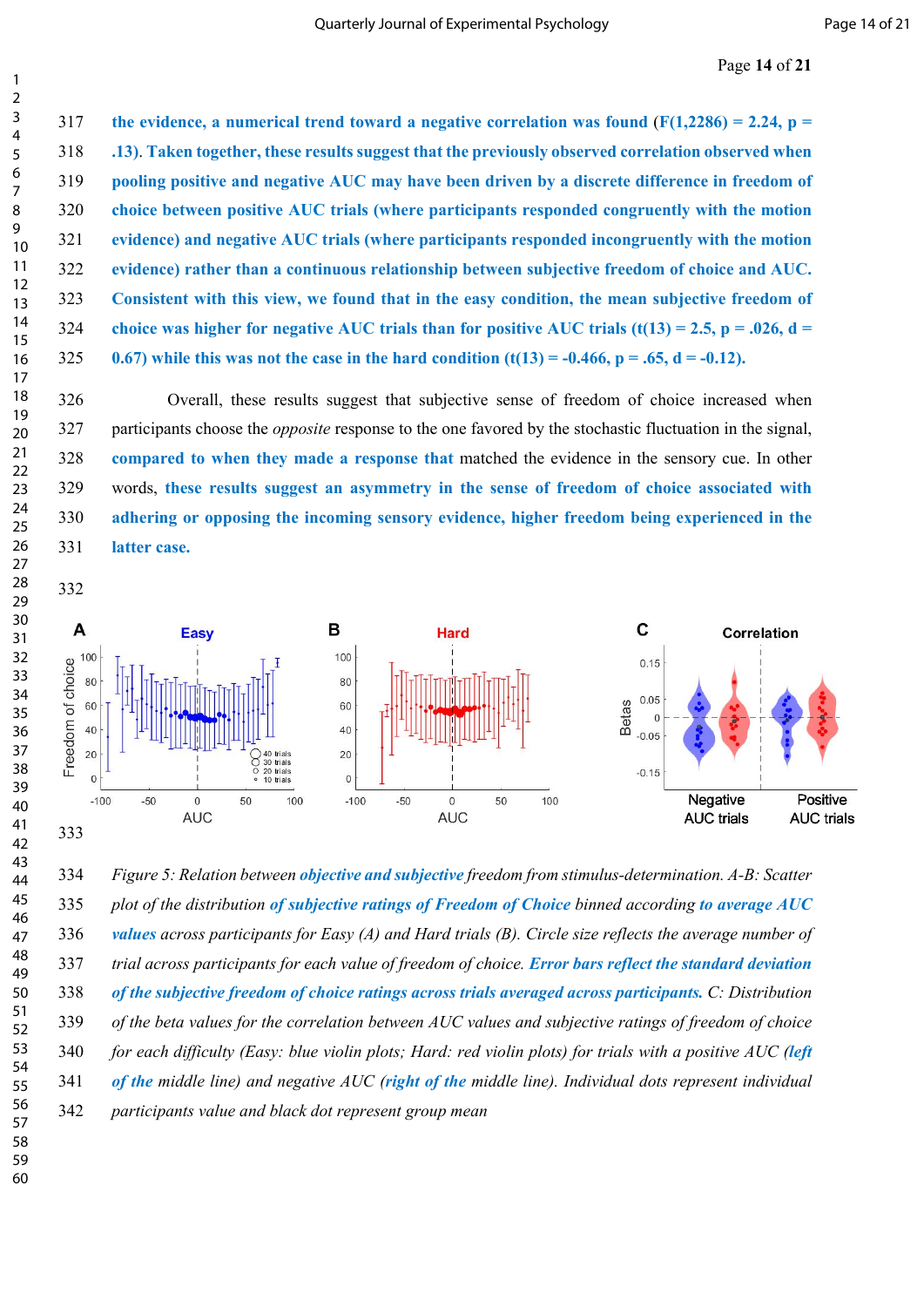## **4. DISCUSSION (1303 WORDS)**

344 We report a novel investigation of perceived freedom of choice. Previous studies of free choice 345 have mainly contrasted instructed actions (e.g., to left/right-pointing arrows) to endogenous response 346 (e.g., double-headed arrow) (Kiesel et al., 2006; Le Bars et al., 2016; Wenke et al., 2010), controlling 347 for the presence vs. absence of an endogenous component in action selection. In the present study we 348 used a different approach, studying how momentary sensory evidence favoring left or right responses 349 in the stimulus cueing free-choice trials ultimately influenced choice. We also manipulated the 350 perceptual clarity of that cue. In an easy condition, participants could clearly identify when the stimulus 351 required a free choice. Conversely, in the hard condition, participants had to select an action, without 352 any clear perceptual marker of whether they were in a free or instructed context. This design therefore 353 allowed us to vary orthogonally the free vs. instructed nature of choice, and the perceptual clarity of the 354 action selection cue. We found that free choices were influences by instantaneous sensory information, 355 even though the *overall* sensory evidence was designed to favour neither response. That is, participants 356 apparently relied on external noise to break the symmetry between competing action alternatives.

357 Integration of exogenous and endogenous information seems uncontroversial for the 'hard' 358 condition. In the hard condition, motion coherence was close to chance level for discriminating between 359 free (ambiguous) and instructed (unambiguous) sensory cues. Participants might plausibly treat every 360 hard trial as an instructed trial, and to try to detect the predominant dot motion direction. However, this 361 explanation cannot explain the effect of sensory evidence on action choices in the easy condition, where 362 sensory evidence was *obviously* ambiguous. In the easy condition, it was perceptually clear that 363 participants should choose freely, rather than in response to the sensory evidence. Previous studies have 364 demonstrated that free choices can be biased by external factors, including experimental manipulation 365 such as subliminal priming (Eimer and Schlaghecken, 1998; Mattler and Palmer, 2012), **stimulus repetition (Arrington and Logan, 2004; Demanet et al., 2013; Mayr and Bell, 2006)** and other 367 external factors such as previous responses patterns (Bode et al., 2014; Lages and Jaworska, 2012). **We replicate some of these effects in the present study, showing that previous responses biased current action selection when little evidence was present to guide the current choice (see Supplementary Results 2.3). However, the present study goes beyond those results and** show that 371 noise fluctuations in sensory inputs can influence free choice.

372 Interestingly, signal fluctuations in external sensory information appeared to have a different impact 373 on choice in easy compared to hard free-choice trials. In particular, the results suggested that 374 participants relied more on sensory evidence and were paradoxically *less* endogenous in easy trials, 375 when they knew that they were in a free decision context. While further studies will be needed to 376 determine precisely how the signal in each condition impacted the response, a plausible interpretation 377 rely on the clarity of the stimulus: a clear motion perception signal is more likely to be amplified than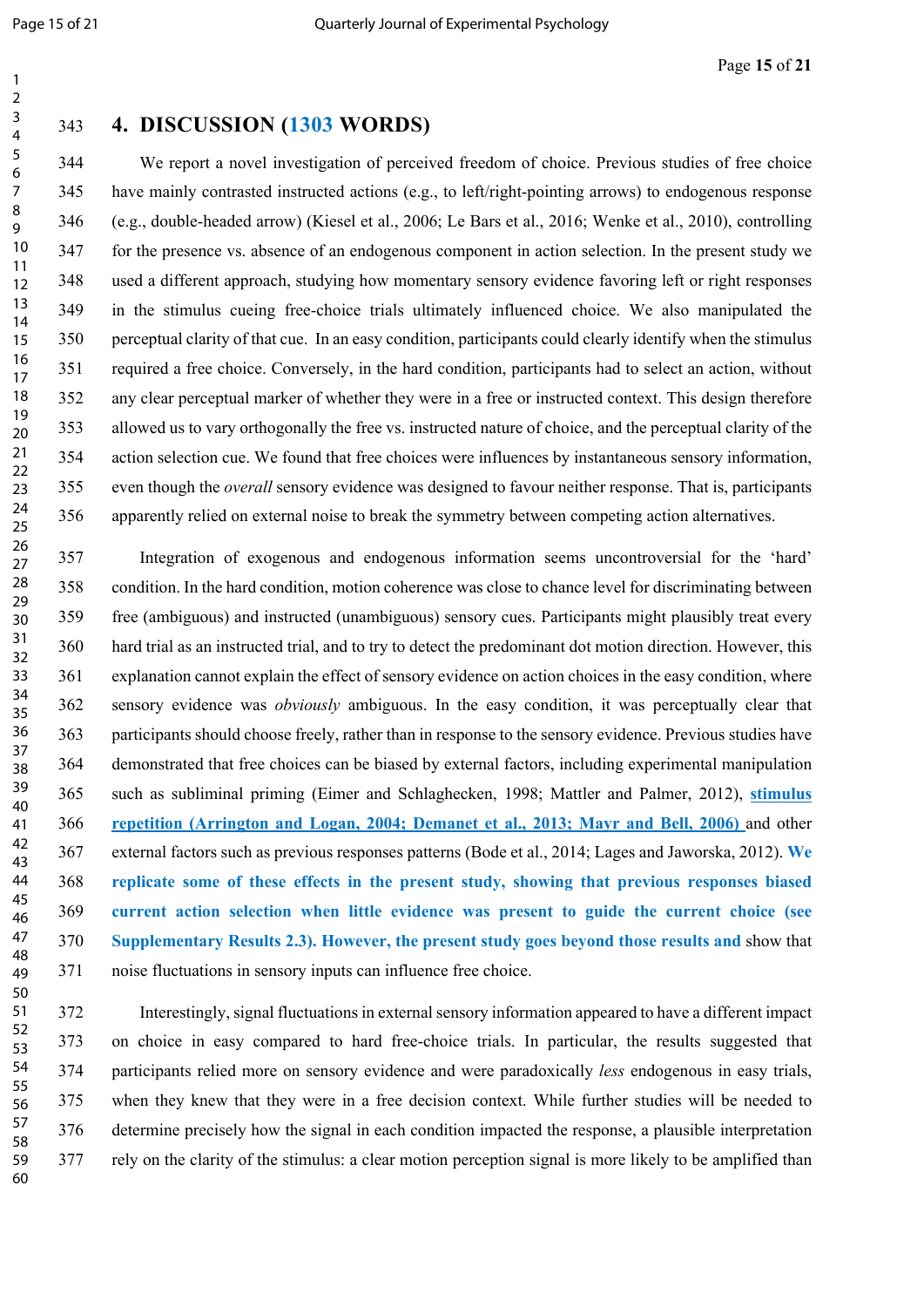#### Page **16** of **21**

378 a weaker signal and used to break the symmetry between options when required to make an endogenous 379 choice. Interesting links can we made here with independent research on perception of motion showing 380 how the subjective experience of moving dots can vary non linearly with direction and motion 381 coherence (Niwa and Ditterich, 2008; Ratcliff et al., 2018; Teodorescu et al., 2016).

 **One of the main goals** of the present study was to investigate the sense of freedom of choice, only 383 few studies having studied this subjective report (Filevich et al., 2013) and little being known beyond 384 brain regions activated during these judgments. Interestingly, we found that participants experienced as 385 much freedom when they were explicitly required to make a free choice than when no clear instruction 386 on how to act was available. Although this result can appear somehow intuitive, it shows that explicit 387 context might not influence the sense of freedom of choice as much as expected. We found that low 388 freedom of choice ratings on easy trials were associated with strong influence of stimulus fluctuations, 389 as might be expected. In contrast, when participants reported high freedom of choice ratings, no clear 390 sensory biasing of their action choices was found. This result suggests that participants might be 391 partially aware of whether their choices are endogenous or exogenous in origin, even when the 392 exogenous signal is minimal, and has no systematic bias. A possible interpretation of this finding is 393 that, given a clear instruction to make a free decision, participants searched for an external signal to 394 break the symmetry between the two options. They then relied on exogenous sensory noise, in the same 395 way that we sometimes decide to flip a coin to make a choice. Crucially, participants were able to 396 introspect that they were doing so, and thus reported low freedom of choice. This "exploit sensory 397 noise" strategy would fit with the view that free decisions are situations of high conflict and high choice 398 difficulty (Nachev et al., 2005; Nachev and Husain, 2010) that require effortful processing. Exploiting 399 sensory noise might thus provide an efficient way to decide between possible actions. 

400 More detailed analysis showed that the ability to introspect the source of action decisions was, 401 however, limited. Trial-by-trial correlations between the strength of sensory influence and the 402 subjective freedom of choice **appeared to be driven by a difference in reported freedom between trials in which** participants *resisted* the influence provided by stimulus fluctuations **and the trials where they adhered to it** (Figure 5). Restricting analysis to the subset of trials where participants 405 indeed followed the evidence showed no influence on freedom of choice. Taken together, these results 406 suggest that when the stimulus is ambiguous, people would naturally tend to follow such evidence, even 407 when it is clear they need not do so. However, **when they opposed the evidence, they appeared to experience a greater sense of freedom**. **Perhaps unsurprisingly**, this **result** suggests **that the** active 409 process of inhibiting external influences on action selection might **play a role in subjective freedom of choice**. **More interestingly, it suggests that** people appear to mistake resisting exogenous influences 411 for being independent of them. This may qualify as a new type of 'metacognitive illusion'. Interestingly, 412 this view fits with the notion that the voluntary inhibition of actions might be tightly linked to 413 consciousness (Dehaene et al., 2003; Della Sala et al., 1991; Mayr, 2004).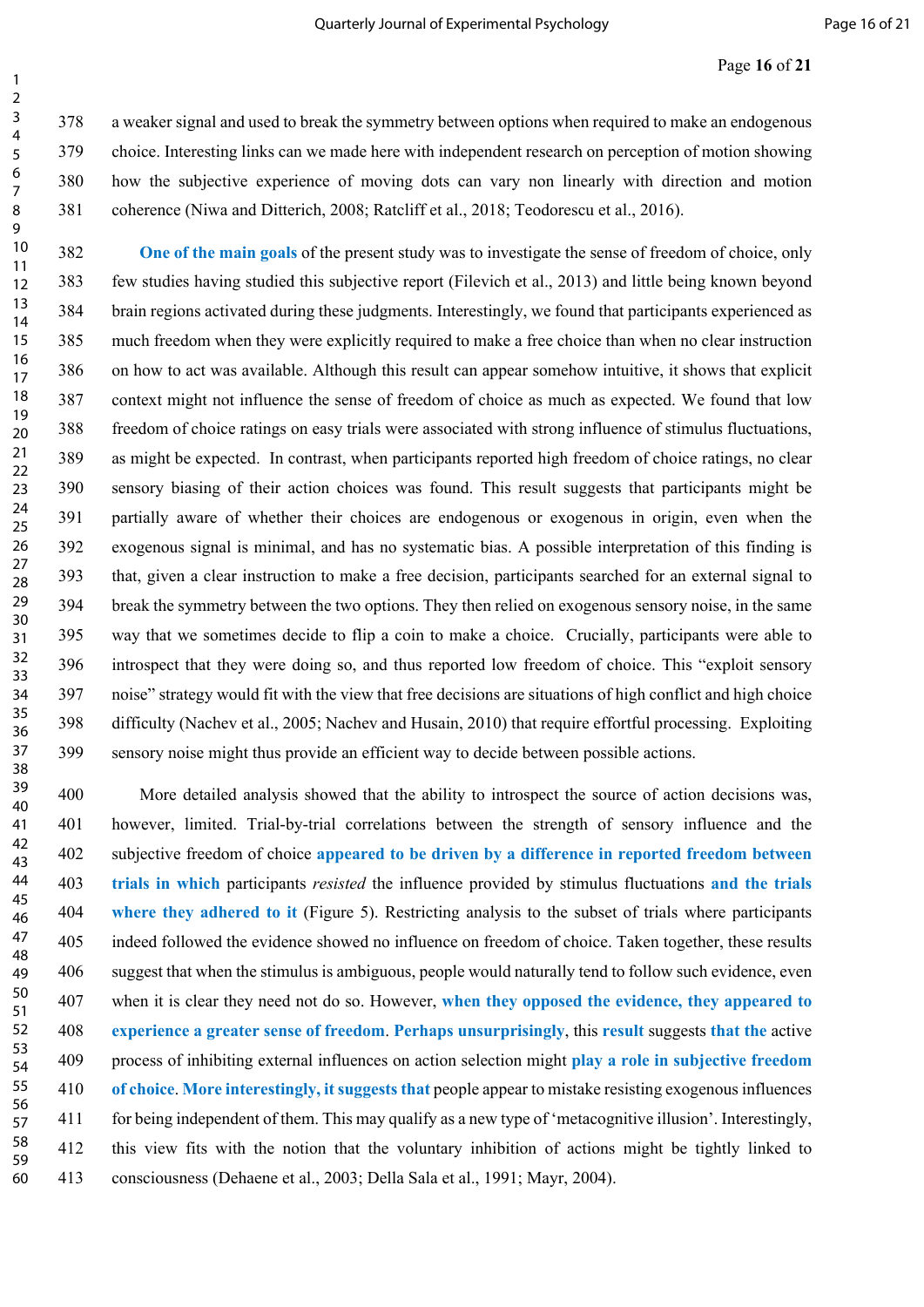| $\overline{2}$ |     |
|----------------|-----|
| 3              | 414 |
| 4              |     |
| 5              |     |
| 6              | 415 |

415 Our data speak against a strong dissociation between self-initiated and externally triggered actions 416 (cf. Schüür and Haggard, 2011). Our study shows that, even when internally-generated actions are 417 required, and are also actually *experienced* as such, some element of external driving may be present. This view is compatible with recent work proposing that self-generated actions can be modelled as an accumulation of evidence process similar to one used to account for other perceptual decisions (Murakami et al., 2014; Schurger et al., 2012). We now suggest that free decisions reflect the accumulation of both endogenous and exogenous signals. Crucially, our findings suggest the weight given to each of these signals could change according to factors, such as the high vs. low availability of information about the decision context, as in our easy vs. hard conditions respectively.

#### **4.1.Conclusion**

425 Our work offers a new way to investigate both the freedom of choice, and the balance between 426 endogenous and exogenous information in 'free' decisions. Using this method, we revealed a 427 dissociation between objective and subjective freedom of choice. When trying to produce a free action 428 we are still influenced by sensory information although we are not fully aware of such influence. We 429 further show that **greater** subjective experience of freedom arises from resistance to external influence, 430 rather than independence from it. The brain clearly has a capacity for endogenous generation of 431 information for action. However, the subjective experience of one's own voluntariness may not have 432 access to this generator.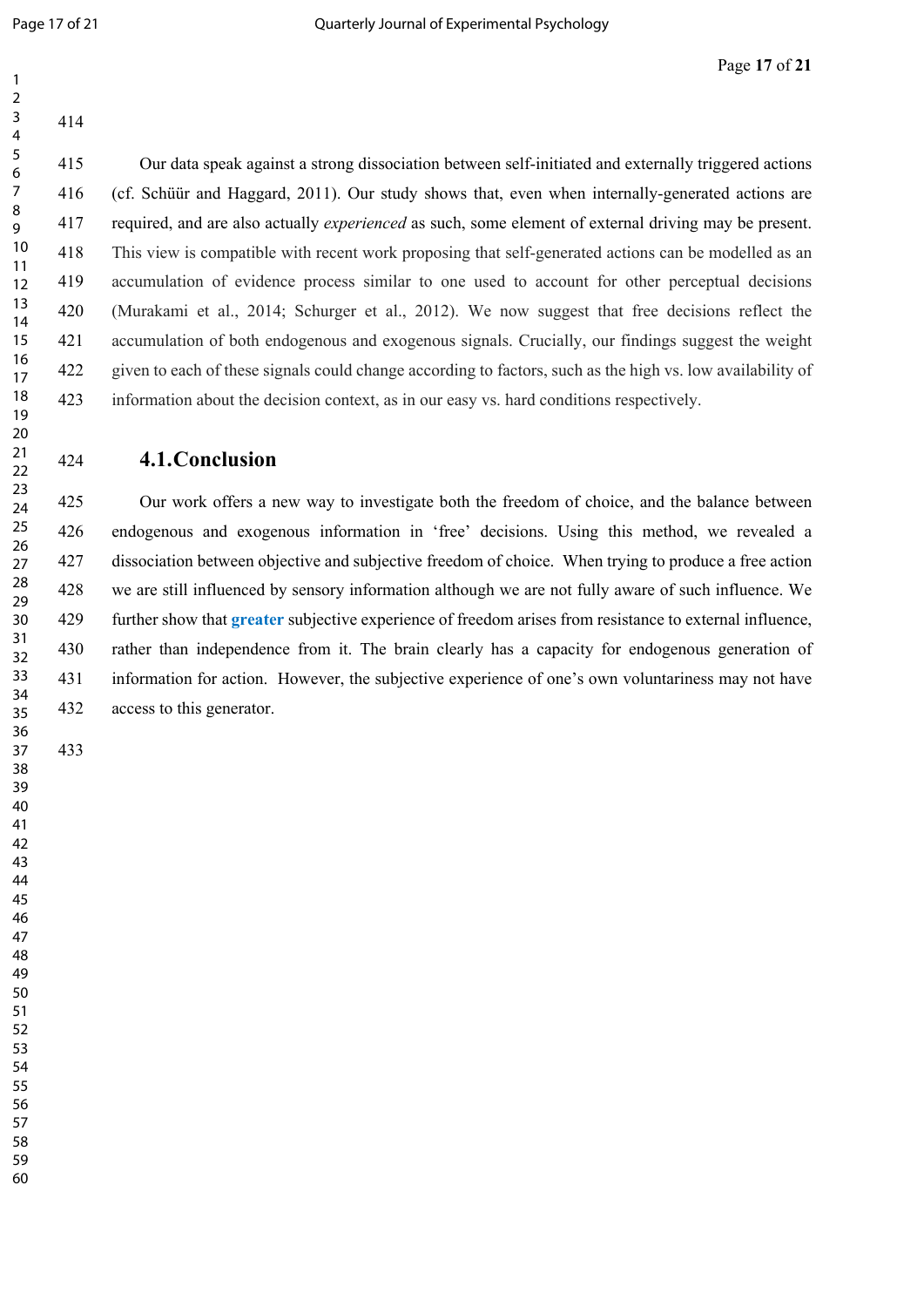| $\overline{\mathbf{c}}$ |
|-------------------------|
| 3                       |
| 4                       |
|                         |
| 5                       |
| 6<br>7                  |
|                         |
| 8                       |
| 9                       |
| $\overline{10}$         |
|                         |
| 1<br>1                  |
| $\overline{12}$         |
| $\overline{13}$         |
| 14                      |
| 5<br>1                  |
| 16<br>17                |
|                         |
| 18                      |
|                         |
| 19                      |
|                         |
| 20<br>21<br>-           |
| $\frac{1}{2}$           |
| 23                      |
| 24                      |
| 25                      |
|                         |
| 26                      |
| 27                      |
| 28                      |
| 29                      |
| .<br>30                 |
| -<br>31                 |
| -<br>32                 |
|                         |
| -<br>33                 |
| -<br>34                 |
| 35                      |
| 36<br>37                |
|                         |
| 38                      |
|                         |
| 39                      |
| 40                      |
| 41                      |
| 42                      |
| 43                      |
| 44                      |
| 45                      |
|                         |
| 46                      |
| 47                      |
| 48                      |
| 49                      |
| 50                      |
| 51                      |
|                         |
| 52                      |
| 53                      |
| 54                      |
| 55                      |
| 56                      |
| 57                      |
| 58                      |
|                         |
| 59                      |
| 60                      |

# **ACKNOWLEDGEMENT**

436 This work was supported by a European Research Council Advanced Grant (HUMVOL, agreement 437 number 323943) to PH. We thank Ariel Zylberberg for providing code to compute motion energy and 438 for his helpful comments on RDK stimulus analysis. We thank Eugenia Kulakova and Nima 439 Khalighinejad for their useful comments and discussion. We thank Dennis Kuperberg for his help in 440 statistical analysis.

## **AUTHOR CONTRIBUTIONS**

443 L.C. contributed to designing the experiment, testing participants, analyzing data and writing the 444 manuscript. P.H. contributed to designing the experiment, analyzing data and writing the manuscript.

# **DECLARATION OF CONFLICTING INTERESTS**

447 The authors declare there is no conflict of interests.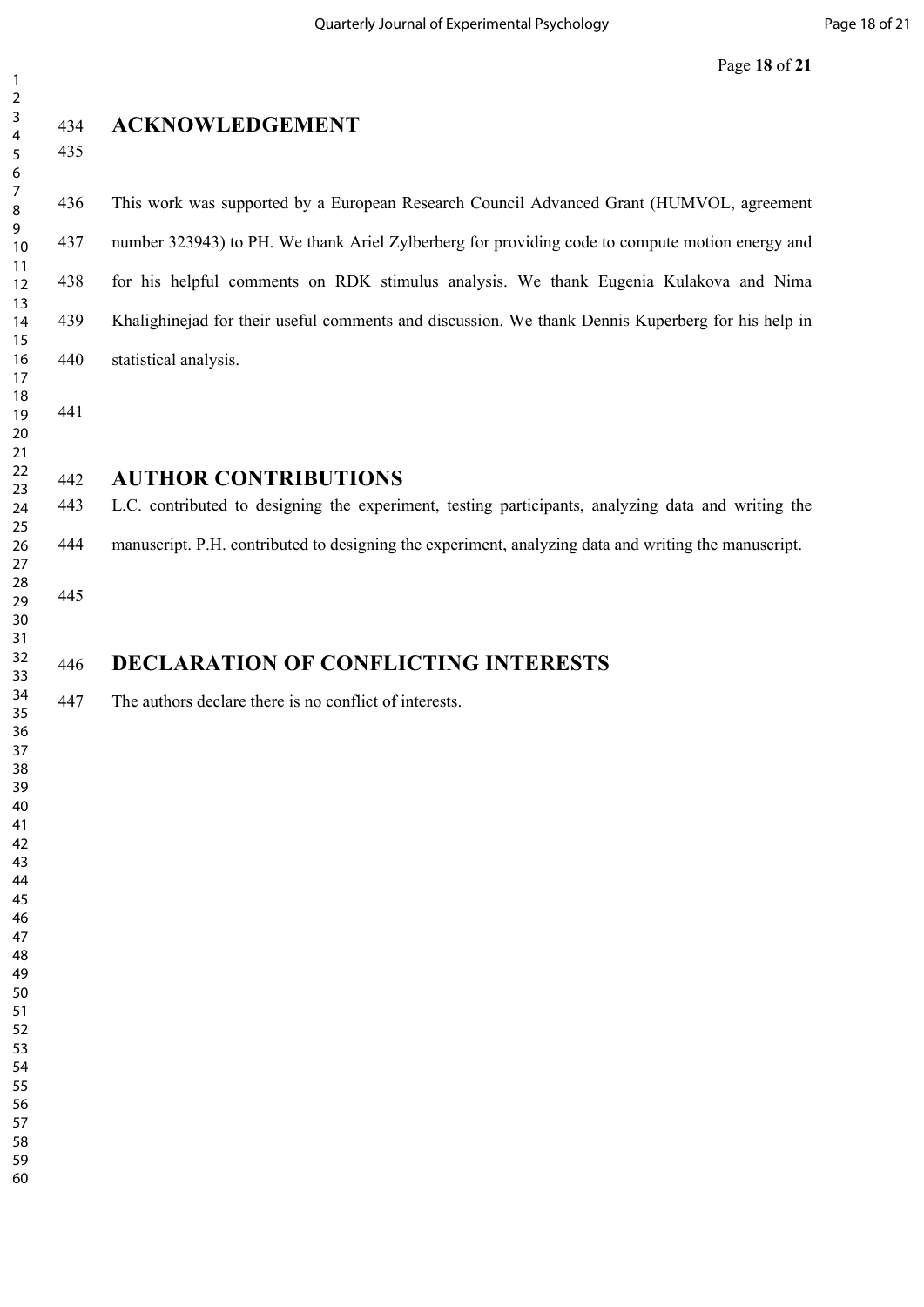## **REFERENCES**

- 451 Arrington CM and Logan GD (2004) The cost of a voluntary task switch. *Psychological Science* 15(9): 452 610–615. DOI: 10.1111/j.0956-7976.2004.00728.x.
- 453 Bode S, He AH, Soon CS, et al. (2011) Tracking the Unconscious Generation of Free Decisions Using 454 Uitra-High Field fMRI. *PLoS ONE* 6(6). DOI: 10.1371/journal.pone.0021612.
- 455 Bode S, Bogler C and Haynes J-D (2013) Similar neural mechanisms for perceptual guesses and free 456 decisions. *NeuroImage* 65. Academic Press: 456–465. DOI: 457 10.1016/J.NEUROIMAGE.2012.09.064.
- 458 Bode S, Murawski C, Soon CS, et al. (2014) Demystifying "free will": The role of contextual 459 information and evidence accumulation for predictive brain activity. *Neuroscience & Biobehavioral Reviews* 47. Pergamon: 636–645. DOI: 10.1016/J.NEUBIOREV.2014.10.017.
- 461 Dehaene S, Artiges E, Naccache L, et al. (2003) Conscious and subliminal conflicts in normal subjects 462 and patients with schizophrenia: The role of the anterior cingulate. *Proceedings of the National Academy of Sciences* 100(23): 13722–13727. DOI: 10.1073/pnas.2235214100.
- 464 Della Sala S, Marchetti C and Spinnler H (1991) Right-sided anarchic (alien) hand: A longitudinal 465 study. *Neuropsychologia* 29(11): 1113–1127. DOI: 10.1016/0028-3932(91)90081-I.
- 466 Demanet J, De Baene W, Arrington CM, et al. (2013) Biasing free choices: The role of the rostral 467 cingulate zone in intentional control. *NeuroImage* 72. Academic Press: 207–213. DOI: 468 10.1016/J.NEUROIMAGE.2013.01.052.
- 469 Eimer M and Schlaghecken F (1998) Effects of Masked Stimuli on Motor Activation: Behavioral and 470 Electrophysiological Evidence. *Journal of experimental psychology. Human perception and performance* 24(6): 1737–1747. DOI: 10.1037/0096-1523.24.6.1737.
- 472 Filevich E, Vanneste P, Brass M, et al. (2013) Brain correlates of subjective freedom of choice. *Consciousness and Cognition* 22(4). Academic Press: 1271–1284. DOI: 474 10.1016/J.CONCOG.2013.08.011.
- 475 Hoffstaedter F, Grefkes C, Zilles K, et al. (2013) The 'what' and 'when' of self-initiated movements. *Cerebral Cortex* 23(3): 520–530. DOI: 10.1093/cercor/bhr391.
- 477 Kiesel A, Wagener A, Kunde W, et al. (2006) Unconscious manipulation of free choice in humans. *Consciousness and Cognition* 15(2): 397–408. DOI: 10.1016/j.concog.2005.10.002.
- 479 Lages M and Jaworska K (2012) How Predictable are "Spontaneous Decisions" and "Hidden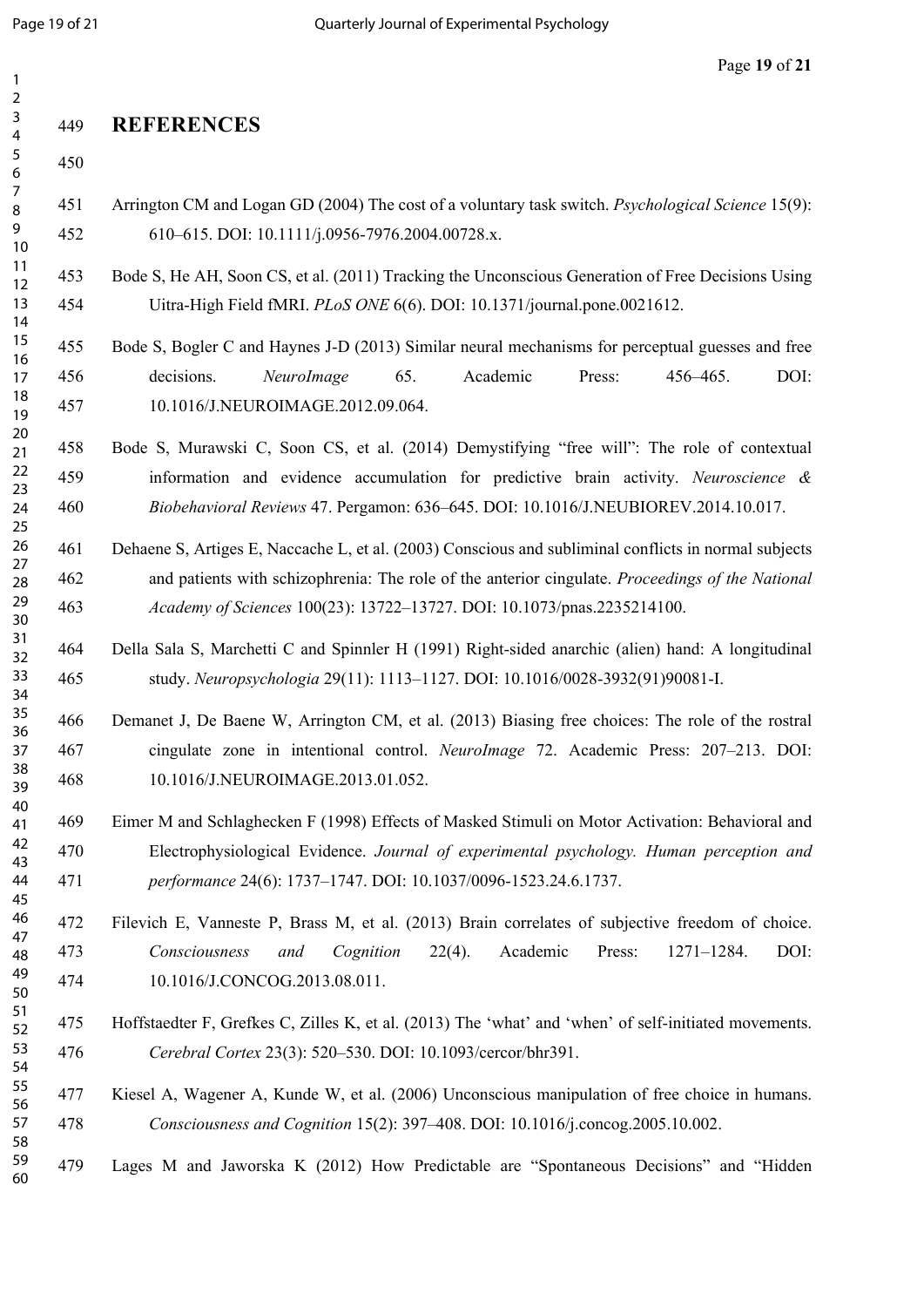- 480 Intentions"? Comparing Classification Results Based on Previous Responses with Multivariate 481 Pattern Analysis of fMRI BOLD Signals. *Frontiers in Psychology* 3. Frontiers: 56. DOI: 482 10.3389/fpsyg.2012.00056.
- 483 Le Bars S, Hsu YF and Waszak F (2016) The impact of subliminal effect images in voluntary vs. 484 stimulus-driven actions. *Cognition* 156: 6–15. DOI: 10.1016/j.cognition.2016.07.005.
- 485 Libet B, Gleason C a., Wright EW, et al. (1983) Time of Conscious Intention To Act in Relation To 486 Onset of Cerebral Activity (Readiness-Potential). *Brain* 106(3): 623–642. DOI: 487 10.1093/brain/106.3.623.
- 488 Mattler U and Palmer S (2012) Time course of free-choice priming effects explained by a simple 489 accumulator model. *Cognition* 123(3). Elsevier: 347–360. DOI: 490 10.1016/J.COGNITION.2012.03.002.
- 491 Mayr U (2004) Conflict, consciousness, and control. *Trends in Cognitive Sciences* 8(4): 145–148. DOI: 492 10.1016/j.tics.2004.02.006.
- 493 Mayr U and Bell T (2006) On how to be unpredictable: evidence from the voluntary task-switching 494 paradigm. *Psychol Sci* 17(9): 774–780. DOI: 10.1111/j.1467-9280.2006.01781.x.
- 495 Murakami M, Vicente MI, Costa GM, et al. (2014) Neural antecedents of self-initiated actions in 496 secondary motor cortex. *Nature Neuroscience* 17(11): 1574–1582. DOI: 10.1038/nn.3826.
- 497 Nachev P (2010) Free Choice and Voluntary Action. *Psyche* 16(1): 87–98.
- 498 Nachev P and Husain M (2010) Action and the fallacy of the 'internal': Comment on Passingham et al. *Trends in Cognitive Sciences* 14(5): 192–193. DOI: 10.1016/j.tics.2010.03.002.
- 500 Nachev P, Rees G, Parton A, et al. (2005) Volition and conflict in human medial frontal cortex. *Current Biology* 15(2). Elsevier: 122–128. DOI: 10.1016/j.cub.2005.01.006.
- 502 Niwa M and Ditterich J (2008) Perceptual decisions between multiple directions of visual motion. *The Journal of neuroscience : the official journal of the Society for Neuroscience* 28(17). Society for 504 Neuroscience: 4435–45. DOI: 10.1523/JNEUROSCI.5564-07.2008.
- 505 Passingham RE, Bengtsson SL and Lau H (2010) Medial frontal cortex: from self-generated action to 506 reflection on one's own performance. *Trends in Cognitive Sciences* 14(1). Elsevier Ltd: 16–21. 507 DOI: 10.1016/j.tics.2009.11.001.
- 508 Plato (1987) *Gorgias*. Indianapol. Pub H (ed.).
- 509 Ratcliff R, Voskuilen C and Teodorescu A (2018) Modeling 2-alternative forced-choice tasks: 510 Accounting for both magnitude and difference effects. *Cognitive Psychology* 103: 1–22. DOI: